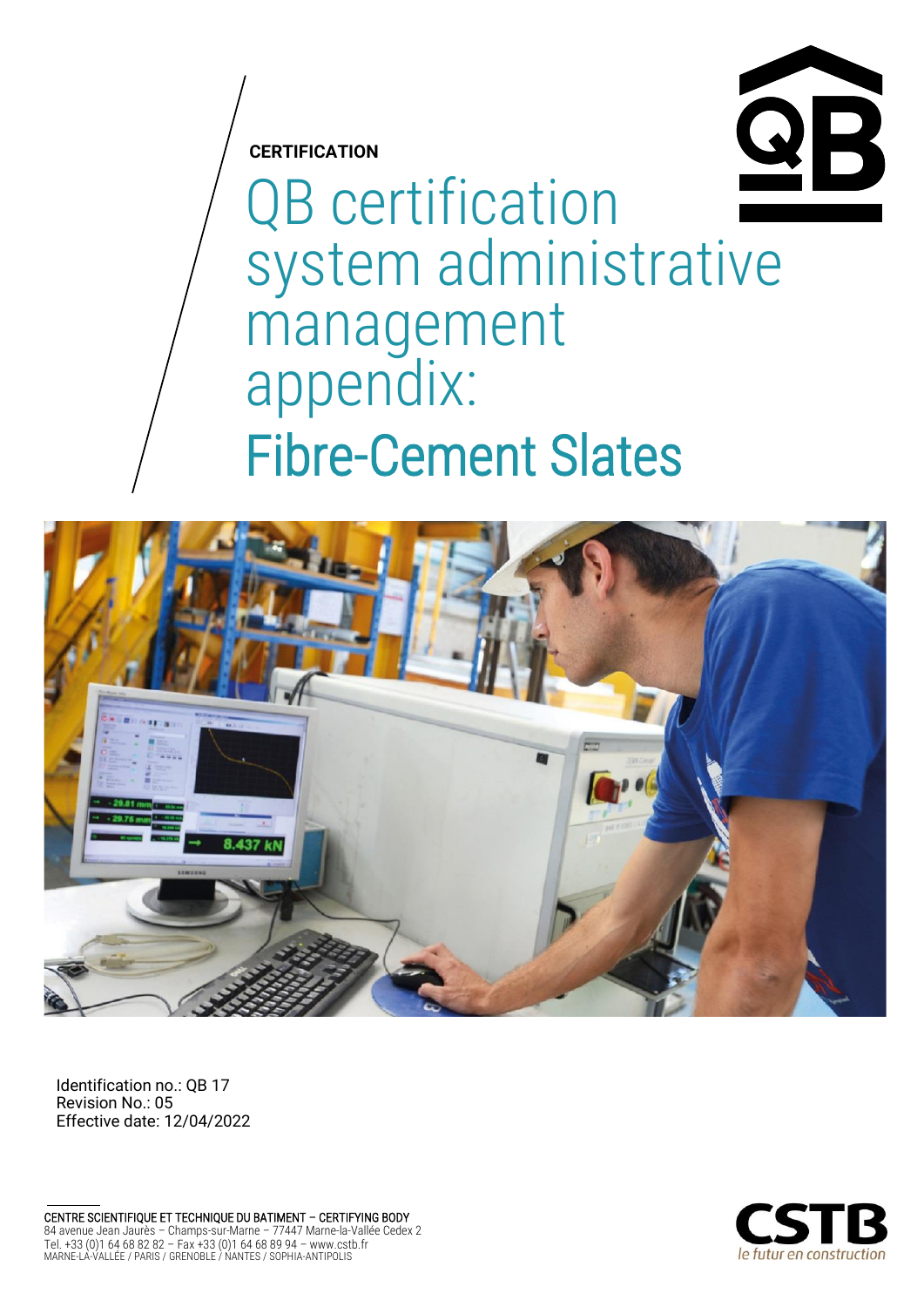

# **TABLE OF CONTENTS**

| 1.1            |                                                                                     |  |
|----------------|-------------------------------------------------------------------------------------|--|
| 1.2            |                                                                                     |  |
| 1.3            |                                                                                     |  |
| 1.4            |                                                                                     |  |
|                |                                                                                     |  |
| 2.1            |                                                                                     |  |
| 2.2            |                                                                                     |  |
|                |                                                                                     |  |
| 3.1            |                                                                                     |  |
| 3.2            |                                                                                     |  |
| 3.3            |                                                                                     |  |
| 3.4            |                                                                                     |  |
| 3.5<br>mark 10 | Case of a new admission application following withdrawal of the right to use the QB |  |
| Part 4 Prices. |                                                                                     |  |
| 4.1            |                                                                                     |  |
| 4.2            |                                                                                     |  |
| 4.3            |                                                                                     |  |
| 4.4            |                                                                                     |  |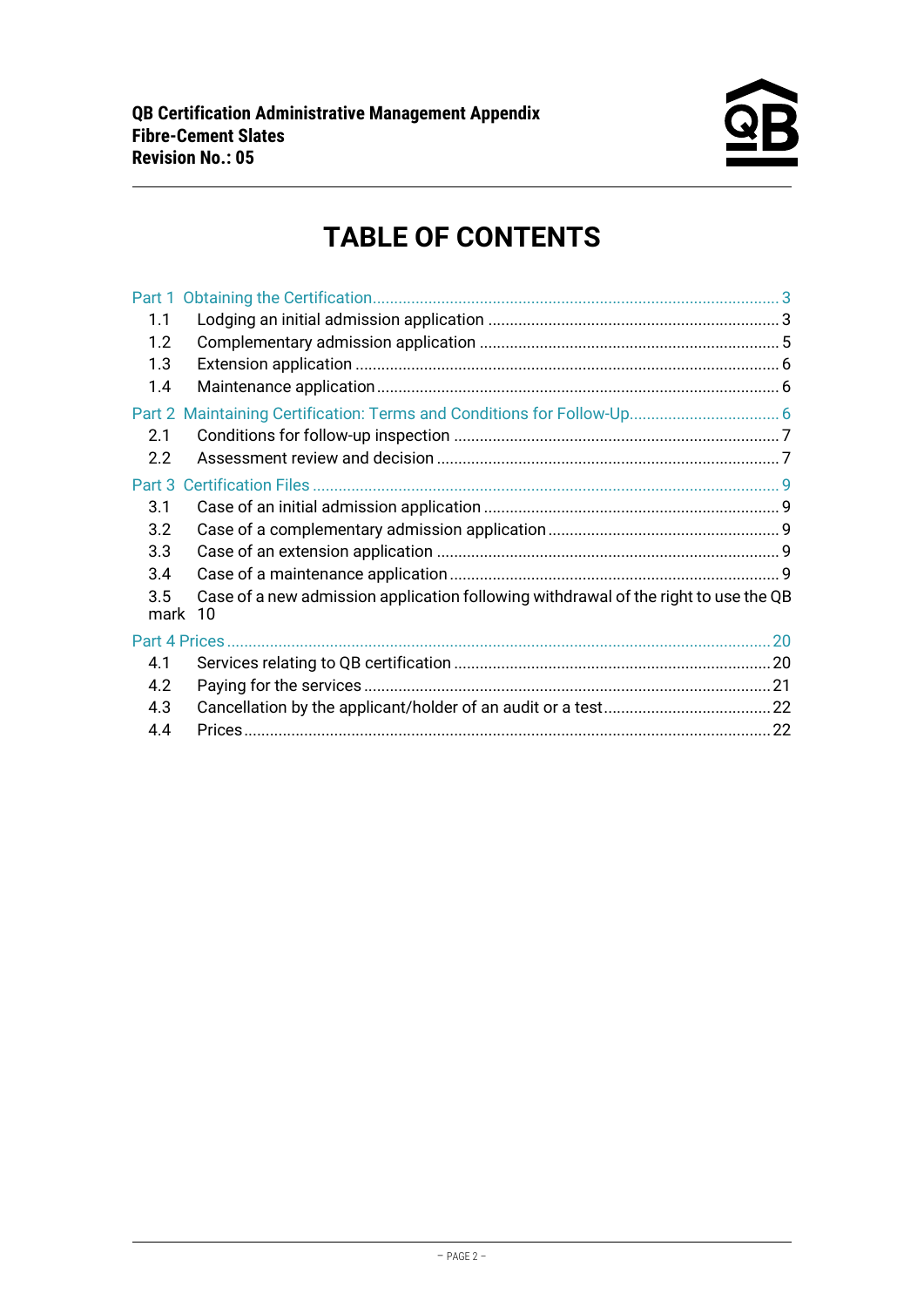# <span id="page-2-0"></span>Part 1 Obtaining the Certification

Before applying, applicants must ensure they meet the conditions set out in this certification reference system, where their product and sites in question are concerned; it is the applicants' responsibility to make sure their product complies with applicable regulations.

They must undertake to meet the same conditions throughout the entire duration of the use of the QB mark.

If an applicant has subcontracted production:

Applicants may subcontract part of the manufacturing process for the products covered by this Certification Reference System.

If so, they undertake to:

- Be responsible for the effectiveness of the production control system as a whole and compliance with this certification reference system;
- Be able to provide, on the one hand, the specifications that define the inspection operations that they impose on their subcontractor in order to comply with the requirements in this certification reference system and, on the other hand, the evidence regarding the subcontractor's skills in complying with those requirements.

<span id="page-2-1"></span>Failure to comply with all of the commitments may lead to a halt to or suspension of the examination of applicants' files.

### **1.1 Lodging an initial admission application**

#### **1.1.1 SUBMISSION OF THE APPLICATION DOSSIER**

The application shall be submitted in compliance with the conditions and templates provided in Part 3 (Paragraph 3.1).

If the product comes from a manufacturing plant located outside the European Economic Area, the applicant shall designate a representative within the EEA as a joint signatory to the application.

Before applying, applicants shall make sure that, at the time of the application, they meet the conditions set down in the 'Fibre-Cement Slates' reference system in terms of quality assurance requirements and inspections to perform on products in the production sites in question.

Each application concerns a named product at a production site that is also named.

When the application is received, the following procedure is initiated:

- an administrative and technical review of the request is undertaken;
- the assessment (audits and tests) is carried out;
- the assessment is reviewed;
- the decision is taken.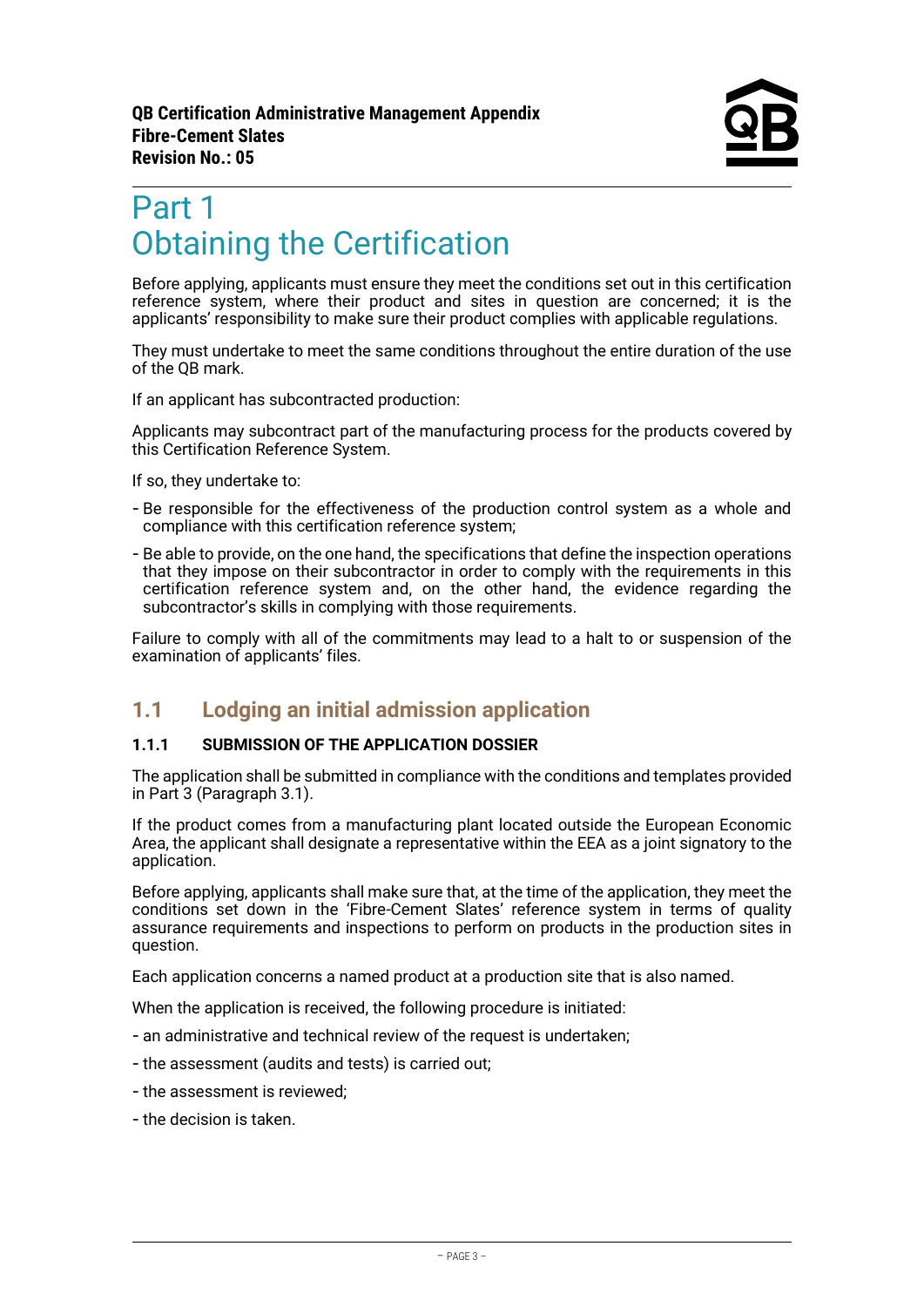### **1.1.2 ADMINISTRATIVE AND TECHNICAL REVIEW OF THE APPLICATION**

When the application dossier is received, CSTB verifies that:

- all documents requested in the application dossier are included;
- elements contained in the technical file respect the requirements in the certification reference system.

The request is only admissible if:

- the application letter is complete, signed and accompanied by the signed quote where applicable;
- the applicant manages and assumes responsibility for the following stages: design, production, assembly, quality control, marking, packaging and marketing and specifies the critical points of the various steps;
- any aspect not carried out by the applicant shall be covered by a contract defining the respective responsibilities with the service provider. The applicant shall remain responsible for all the operations and for ensuring they are consistent;
- the products covered by the application comply with the reference standards and technical specifications set out in Part 2 of this certification reference system;
- the inspections and tests for the products covered by the application, specified in this certification reference system, are implemented;
- all requested documents are enclosed with the application, in particular, the contractual documents between the applicant/representative and the applicant/distributor, if applicable.

CSTB also makes sure that it has all the ways and means to reply to the application, and it may be led to request additional information necessary for the admissibility of the dossier if it is incomplete.

Once the application is admissible, CSTB plans for the assessment and informs the applicant of the organisational procedures (auditor, audit duration, sites to be audited, laboratories, products to be sampled, etc.).

#### **1.1.3 ASSESSMENT PROCEDURES**

The inspections performed in the context of QB marking are generally of two types:

- − audits carried out at the production site;
- − tests on the products.

They are supplemented by analysis of inspection records following the audit, an assessment of the capabilities of the holder's technical support, etc.

A report is drafted following these evaluations: audit report, test report, etc.

In case of a deviation, the applicant must:

1 - propose an action plan to CSTB within 15 days following notification of the deviation,

2 - implement an action plan within:

- $\rightarrow$  3 months in the event of a critical deviation,
- $\rightarrow$  6 to 12 months in the event of a non-critical deviation.

The audit reports may mention weak points. Those points indicate departures from the optimal product/service performance. They do not require any corrective actions. However,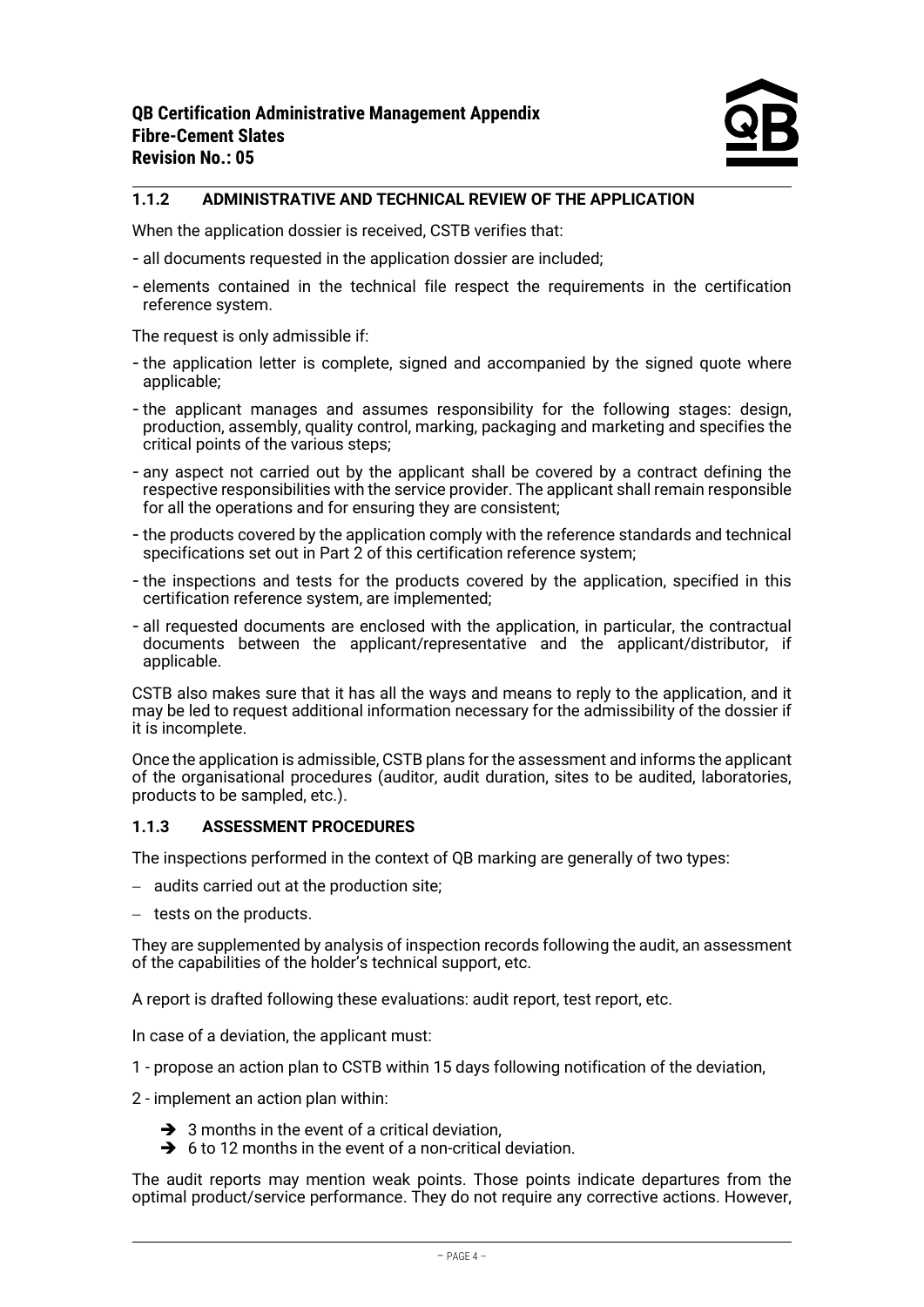they are analysed within the framework of the next assessment and may be reclassified as deviations in the event of departures leading to non-respect of the reference system requirements.

### **1.1.4 ASSESSMENT REVIEW AND DECISION**

CSTB assesses the test and audit reports that are prepared and sent to the applicant (assessment review).

The reports are accompanied, as the case may be, by deviation sheets, including a request for a corrective action proposal by the applicant within a prescribed time span.

In some cases, a complementary inspection operation may be requested by CSTB once it has analysed the reports.

For each irregularity, the applicant shall describe the actions implemented or planned with the time span for their application consistent with the deviation observed. The persons responsible for the actions to be implemented shall be mentioned too.

CSTB analyses the relevance of the reply and may ask for an additional test to be carried out to check that corrective actions have been set up (partial or complete audit and/or testing/document verification).

CSTB may anonymously submit to the Specific Committee, for approval, a summary of all the assessment results and the proposed decision.

Depending on the results of the entire assessment, CSTB will take one of the following decisions:

− certification agreement with or without comments;

− certification refusal, giving reasons for the refusal.

In case of a positive certification decision, CSTB shall remit the QB certificate to the applicant, which, on that occasion, will become the holder of the right to use the QB mark.

The certificates are issued without a validity date.

The applicant can contest the decision taken by sending a request in conformity with the General Requirements of the QB mark. They are entitled to present their case formally.

Granting the right of use in no way substitutes CSTB's responsibility for the legal responsibility of the company that holds the right to use the QB mark.

The holder can therefore provide information about their certification using the methods defined in Part 2 of the certification reference system.

### <span id="page-4-0"></span>**1.2 Complementary admission application**

The steps described in paragraph 1.1 above apply.

The application shall be submitted in compliance with the conditions and templates provided in Part 3 (Paragraph 3.2).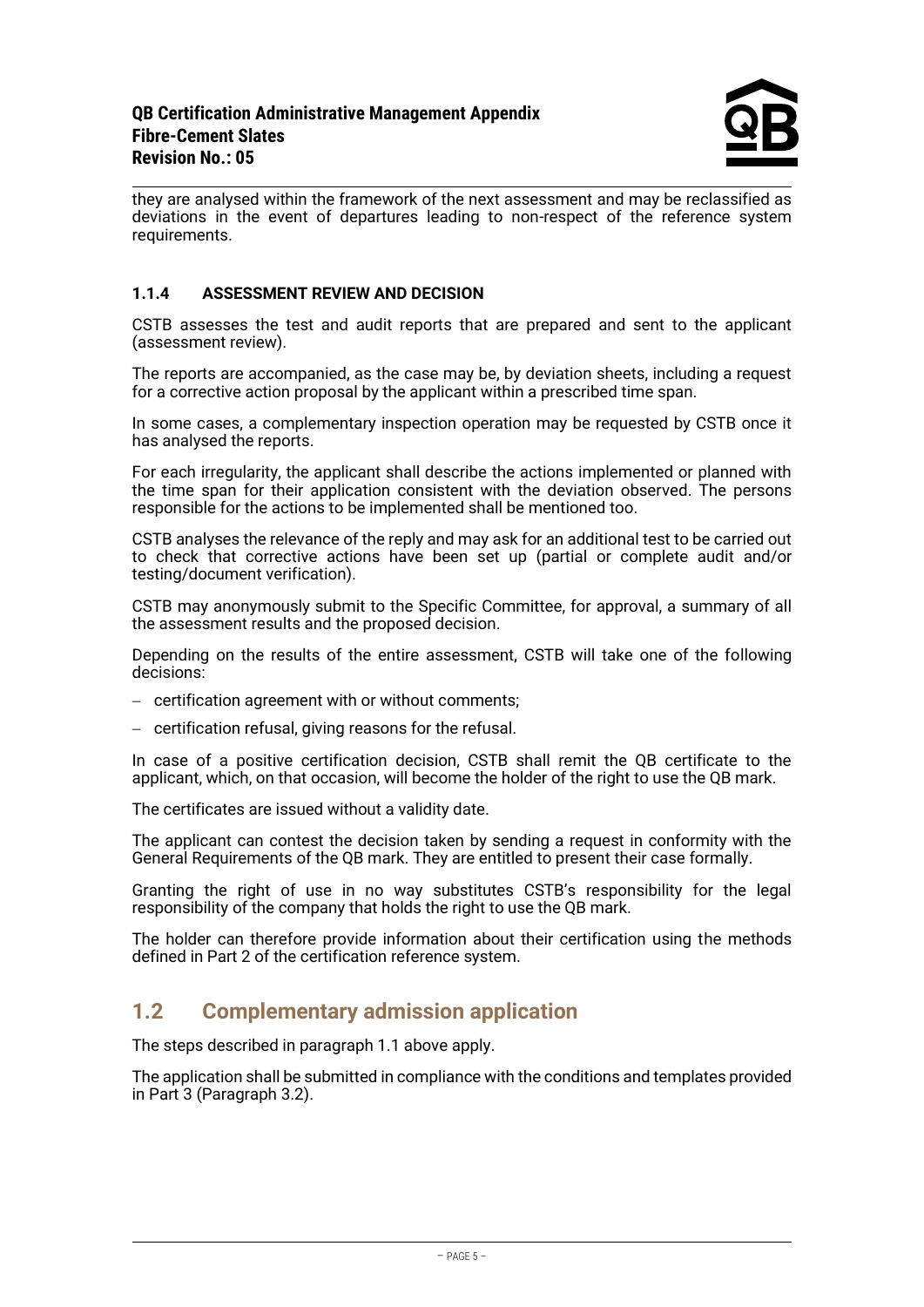# <span id="page-5-0"></span>**1.3 Extension application**

The steps described in paragraph 1.1 above apply.

The application shall be submitted in compliance with the conditions and templates provided in Part 3 (Paragraph 3.3).

## <span id="page-5-1"></span>**1.4 Maintenance application**

The application shall be submitted in compliance with the conditions and templates provided in Part 3 (Paragraph 3.4).

For distribution under other trademarks, it is acceptable to make certain presentation modifications to the relevant products that have no functional effect. In this case, the holder shall specify in the maintenance application the list of modifications made to the products in question.

CSTB then makes sure that these modifications have no functional effect.

The Specific Committee is notified when CSTB issues decisions to maintain the right of use.

The company that distributes the certified products must provide CSTB with all the sales documents (catalogues, brochures, websites, etc.) that refer to these products and send updated documents as appropriate.

CSTB may carry out controls at the retail site (merchants, DIY superstores, etc.) for products that are the subject of a maintenance application.

# <span id="page-5-2"></span>Part 2 Maintaining Certification: Terms and Conditions for Follow-Up

Throughout the certification period, the holder shall:

- − comply with the requirements and marking procedures described in Part 2 of the certification reference system;
- − update their certification file using the models supplied in Part 3 of this Appendix;
- − systematically inform CSTB of any modification to one of the characteristics of the certified product and/or to their organisation that is likely to have an impact on the certification.

In addition, CSTB reserves the right to carry out any controls (visits, tests, verifications, etc.) it deems necessary as a result of:

- − a modification affecting the certified product or the quality organisation of the manufacturing entities (manufacturing plant, production workshops, subcontractors' plants, etc.);
- − complaints, disputes, legal actions, etc. about which it becomes aware related to use of the OB mark:
- − checks (including sampling) may be made in trade outlets.

In case of disputes with users, the verifications may include sample-taking or testing on the utilisation premises (in that case, the holder is invited to be represented so as to witness the operations).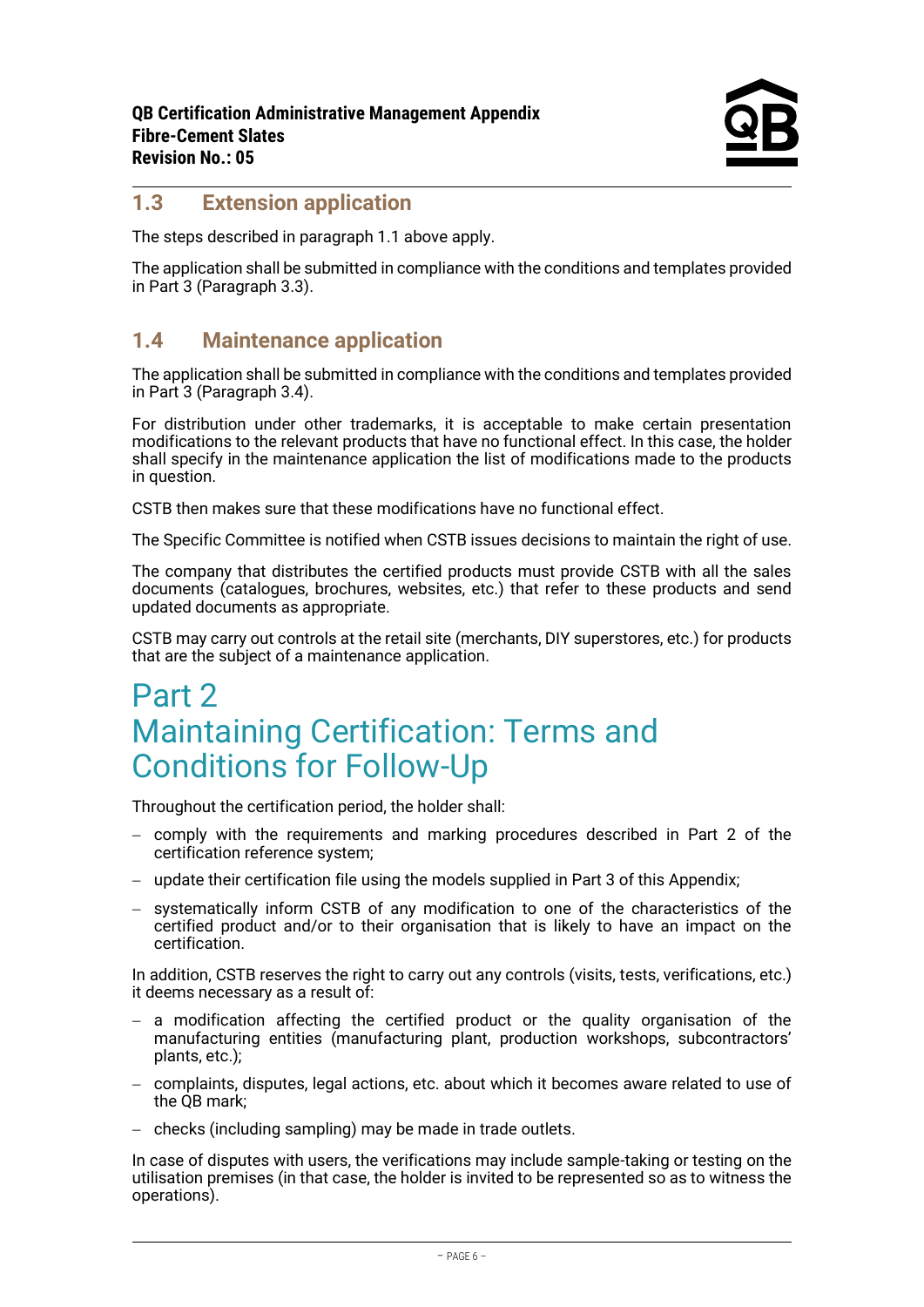## <span id="page-6-0"></span>**2.1 Conditions for follow-up inspection**

The monitoring of the certified products includes follow-up audits of the production unit and tests on the products.

It also involves surveillance of the usage of the mark and the logos on the products, packaging and any communication materials.

The reports are accompanied by deviation sheets if necessary, including a request for a proposed corrective action by the holder within a prescribed time span. Deviations are processed in accordance with the provisions defined in §1.1.3.

The follow-up conditions depend upon the following:

- − whether or not the holder holds the ISO 9001 certification, in compliance with Part 2 of this certification reference system;
- − decisions made following previous controls (audits and tests);
- − any applicable reductions.

Before initiating the follow-up process, CSTB completes an administrative and technical review of the certification dossier to make sure no modifications affecting certification need to be taken into account.

## <span id="page-6-1"></span>**2.2 Assessment review and decision**

CSTB assesses the test and audit reports that are prepared and sent to the holder (assessment review).

In some cases, a complementary inspection operation may be requested by CSTB once it has analysed the reports.

For each deviation, the holder shall present the actions implemented or envisaged with a relevant time span for bringing them into application with regard to the deviation observed. The persons responsible for the actions to be implemented shall be mentioned too.

CSTB analyses the pertinence of the reply and can request the implementation of a complementary check.

CSTB may anonymously submit to the Specific Committee, for approval, a summary of all the assessment results and proposals.

Depending on the results of all the checks, CSTB comes to a conclusion about the assessment and notifies the holder of the conclusion, which may be:

- − a decision to maintain the certificate;
- − a decision to sanction in accordance with the General Requirements of the QB mark.

In the event of a sanction, this will be operative dating from its notification. The choice of sanction depends on the severity of the observed deviation. The sanction notifications that affect the usage right are signed by CSTB Management.

The cost of additional verifications due to the sanctions or after analysis of reports is to be borne by the holder.

The holders and their distributors that benefit from maintenance of the right of use are each responsible for the right to use the QB mark in relation to the product under consideration and undertake to apply the measures resulting from the penalties, decided upon in conformity with the certification reference system.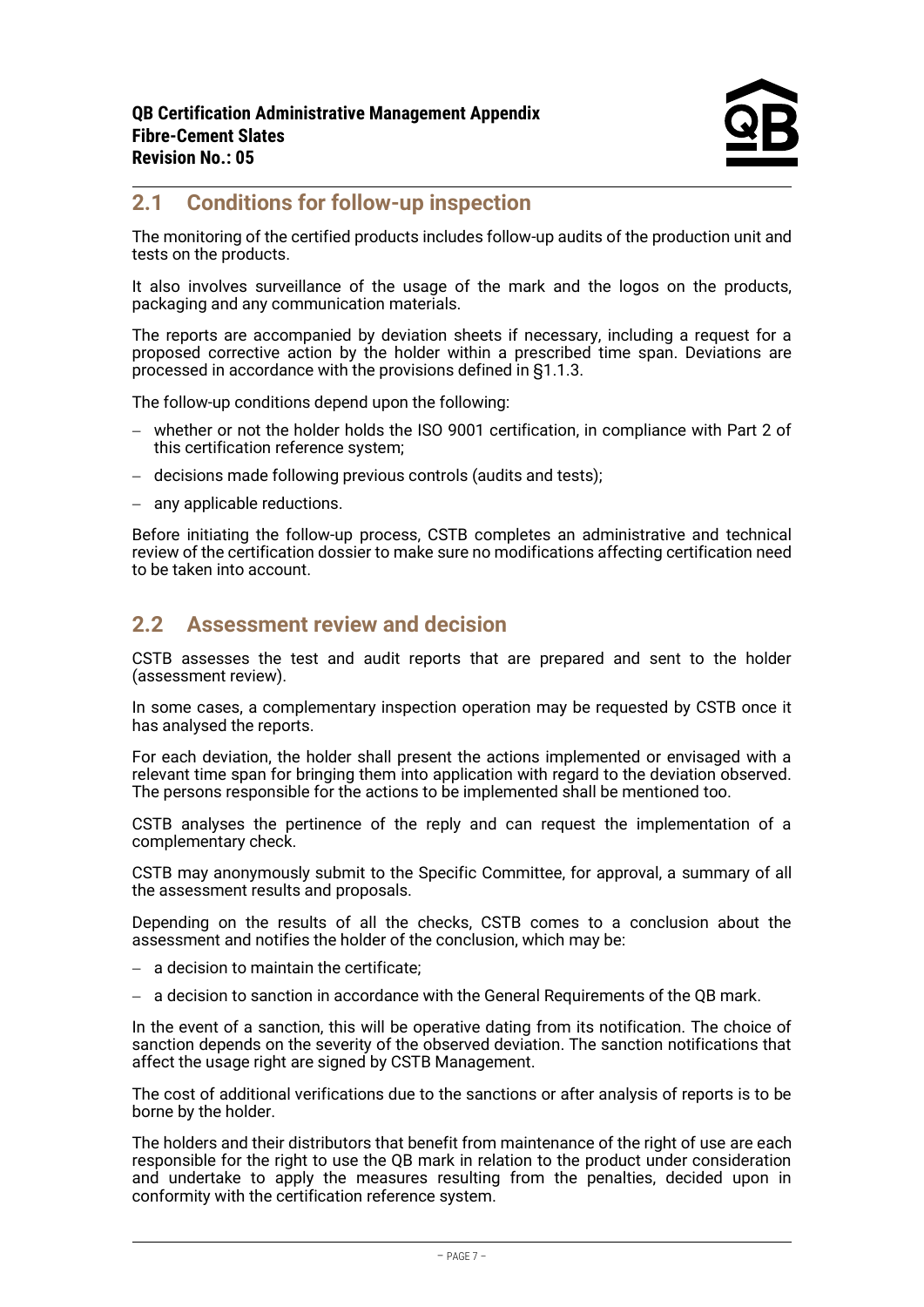### **QB Certification Administrative Management Appendix Fibre-Cement Slates Revision No.: 05**

Any suspension or withdrawal of the right to use the QB mark results in the prohibition to use the QB mark or to make reference to it. This obligation is valid not only for the holder but also for the whole sales network of their company, as well as for the dealers called upon to distribute the company's products.

All the documentation (technical and sales documents, labels, notices, advertising, websites, etc.) shall no longer mention the QB mark for the product subjected to a suspension or a withdrawal (erratum and/or reprinting).

Holders can contest the decision taken by submitting a request in conformity with the General Requirements of the QB mark. They are entitled to present their case formally.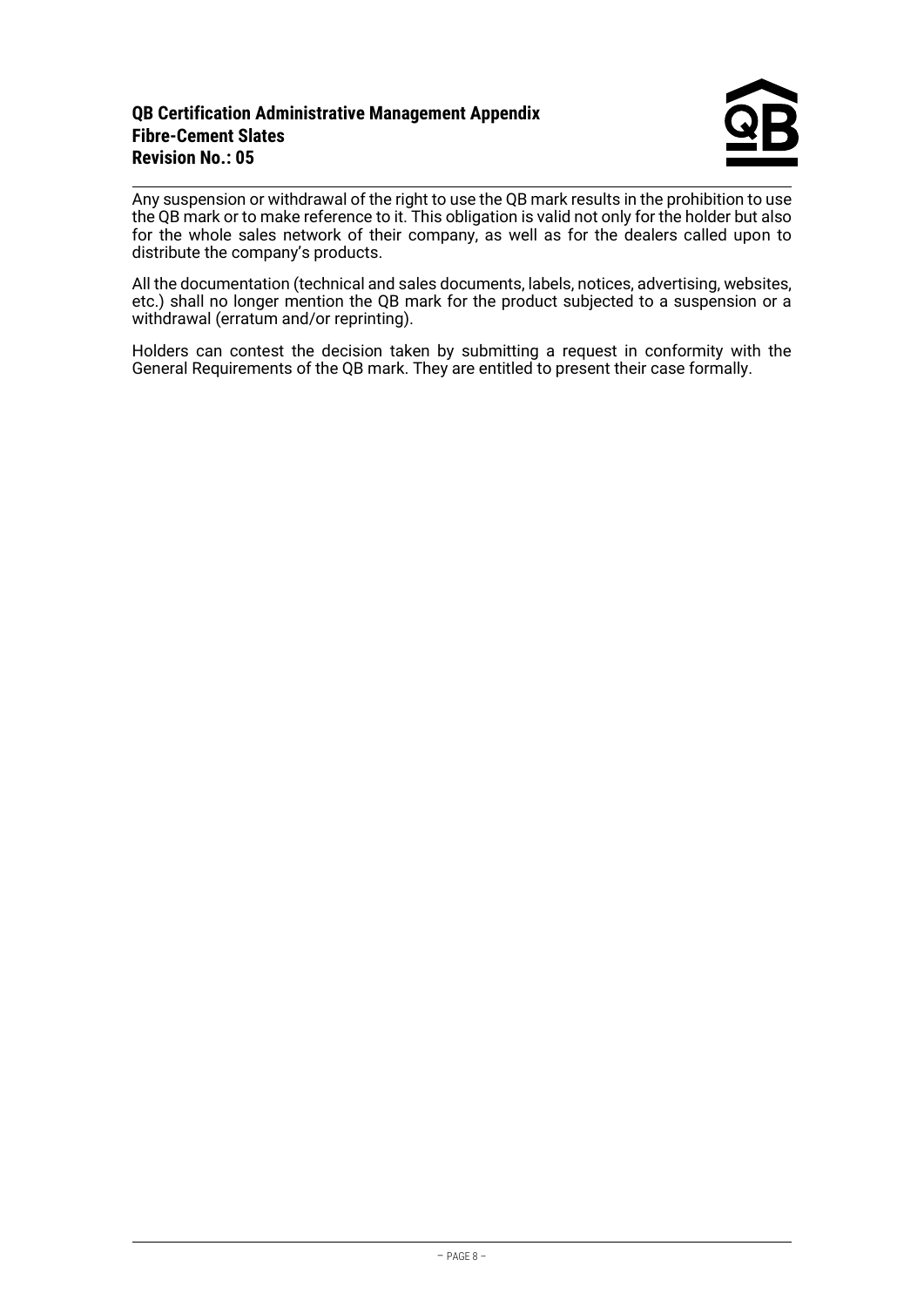# <span id="page-8-0"></span>Part 3 Certification Files

The application for the right to use the mark must be drawn up by the applicant/holder in one copy in accordance with the examples and templates set out below. **One original of this request shall be made on the applicant's letterhead paper in French** and the entire application shall be sent to CSTB.

In the event that the product comes from a manufacturing unit located outside the European Economic Area, the applicant designates a representative within the European Economic Area who co-signs the application.

An application concerning a product which benefits from a foreign conformity mark or from a test certificate issued by a foreign laboratory is processed, taking into account any existing recognition agreements, in conformity with the General Requirements of the QB mark.

<span id="page-8-1"></span>Note: Electronic versions of template letters and sheets may be obtained from CSTB.

# **3.1 Case of an initial admission application**

Applicants prepare a dossier to include:

- − an application and commitment letter from the applicant in accordance with standard letter 1;
- − a general information sheet about the applicant, as per standard sheet 3;
- <span id="page-8-2"></span>− a data sheet per product according to standard sheet 4.

# **3.2 Case of a complementary admission application**

Holders prepare a dossier to include:

- − an application and commitment letter in accordance with standard letter 1;
- − a general information sheet about the applicant, as per standard sheet 3;
- <span id="page-8-3"></span>− a data sheet per product according to standard sheet 4.

# **3.3 Case of an extension application**

Holders prepare a dossier to include:

- − an application and commitment letter from the holder in accordance with standard letter 2A;
- <span id="page-8-4"></span>− a data sheet per product according to standard sheet 4.

# **3.4 Case of a maintenance application**

Holders prepare a dossier to include:

- − an application and commitment letter from the holder in accordance with standard letter 2B;
- − a distributor's commitment sheet (signed) on their Company's letterhead paper, in accordance with standard letter 2B (cont'd).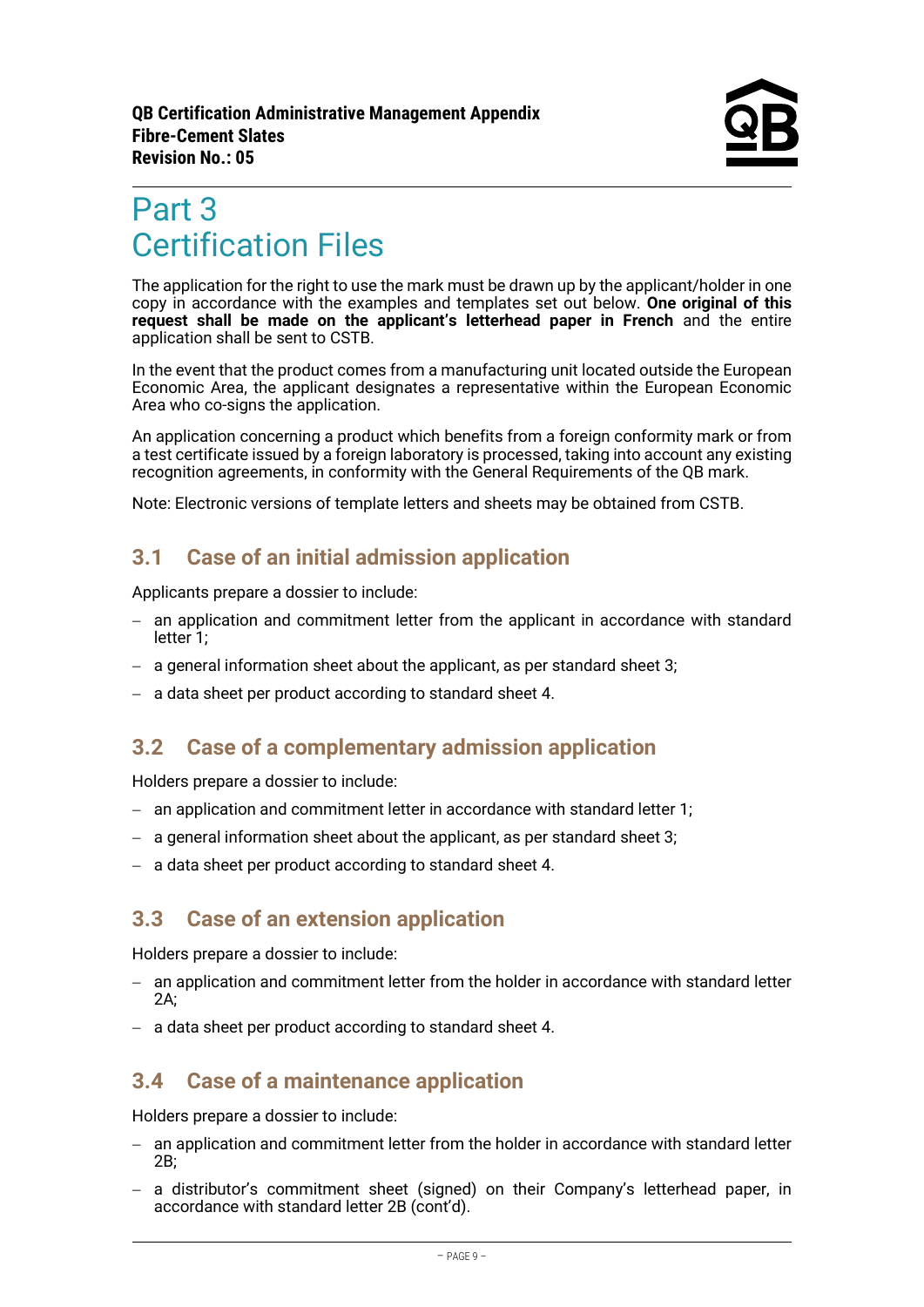# <span id="page-9-0"></span>**3.5 Case of a new admission application following withdrawal of the right to use the QB mark**

Holders prepare a dossier to include:

- − an application and commitment letter from the applicant in accordance with standard letter 1;
- − a general information sheet about the applicant, as per standard sheet 3;
- − a data sheet per product as per standard sheet 4;
- − specific items that all applicants must submit as part of a new admission application where the right of use has been withdrawn as a result of a sanction, using standard sheet 5.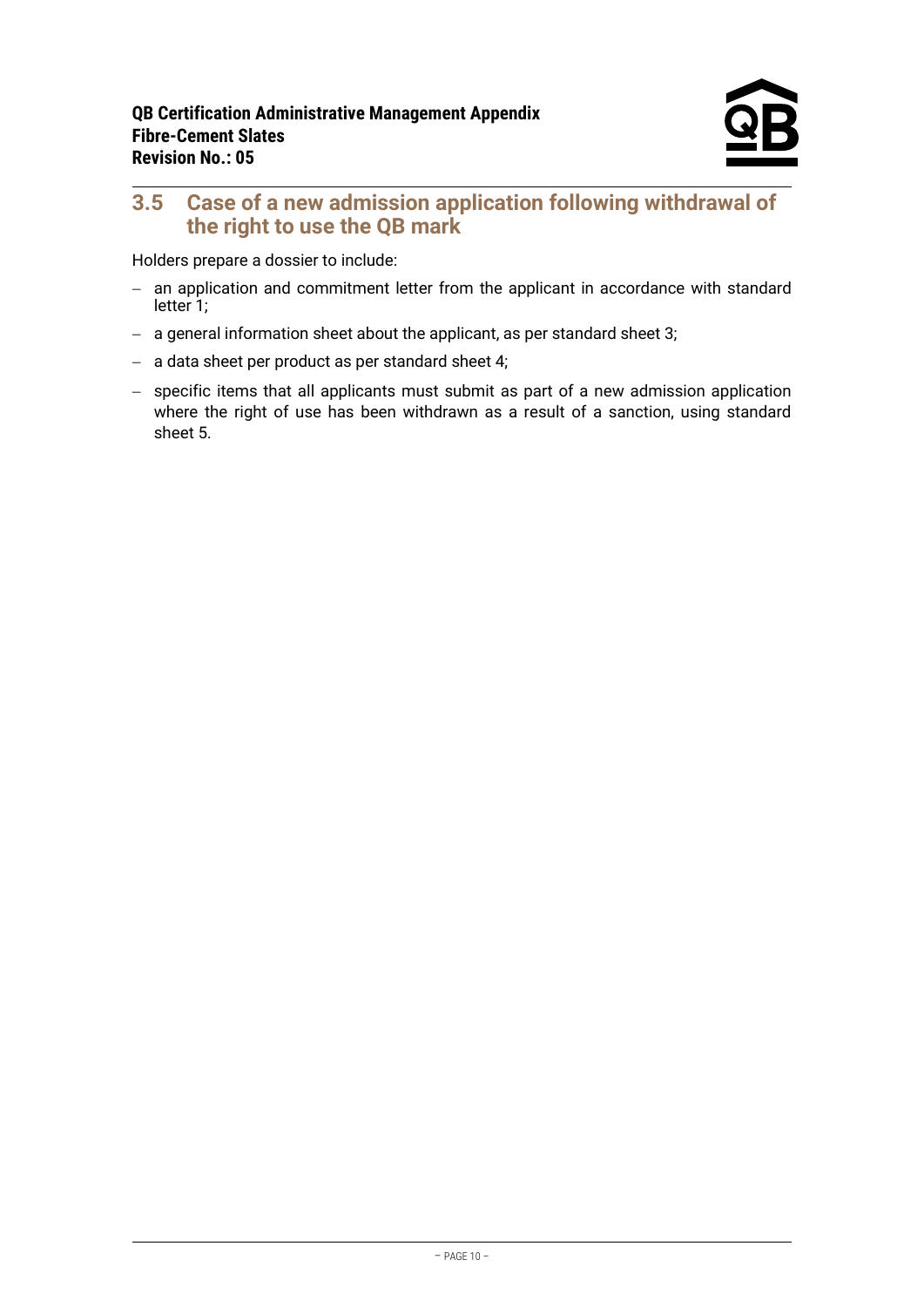

#### **STANDARD LETTER 1**

#### **QB MARK – Fibre-Cement Slates**

### **APPLICATION FORM FOR THE RIGHT TO USE THE QB MARK OR FOR EXTENDING THIS RIGHT TO A NEW PRODUCT (COMPLEMENTARY ADMISSION)**

(to be drawn up on the applicant/holder's letterhead paper)

Centre Scientifique et Technique du Bâtiment Direction Enveloppe Du Bâtiments Division Certification et Evaluation de l'Enveloppe du Bâtiment 84, avenue Jean Jaurès Champs sur Marne F-77447 Marne La Vallée Cedex 2

#### Subject: **Admission application for the right to use the QB mark - Fibre-Cement Slates / Complementary admission application for the right to use the QB mark - Fibre-Cement Slates (1)**

To whom it may concern,

I am writing to apply for the right to use the QB mark:

- for the following product/range of products:........... (detailed list of the product/range of products or specify 'as set out in the list included with this application');
- produced at the following production unit: ………… (company name, address);
- and for the following trade name: .............. (trademark and/or specific trade reference, which may be on the list included with this application).

For that purpose, I declare that I am familiar with and accept the General Requirements of the QB mark and the certification reference system of the QB mark - Fibre-Cement Slates, and I undertake to comply with them and to inform my commercial network of them throughout the duration of usage of the QB mark and, in particular, to comply with the decisions taken, without any restriction or reservation, in accordance with the General Requirements of the QB mark and with the certification reference system of the QB mark - Fibre-Cement Slates.

I declare that the products/product range covered by this application (1):

- are not subject to an environmental declaration;
- < are subject to an environmental declaration > < are subject to an EPD/PEP/other environmental declaration (please specify) > < individual > < collective > < self-declared > < subject to an environmental declaration which has been verified by (name/date): …..…> (1)

This declaration can be viewed at: ………………………….(attach the declaration).

*(2) <Optional>: <And furthermore, I delegate to the Company (company name) (company legal form), (registered office), represented by (Mr/Ms) (name of the legal representative) in that person's capacity as (position) to represent me in the European Economic Area for all questions relative to the use of the QB mark – Fibre-Cement Slates.*

*I undertake to immediately notify CSTB of any new appointment of the representative designated above.*

*For this purpose, I request that the expenses that are to be borne by me be invoiced directly to the representative. He/she will make the payments on my behalf and in my name as soon as the invoices are received, as he/she agreed upon accepting the role of representative.>*

Yours faithfully,

# **Date and signature of the applicant's/holder's (2) Date and signature of the representative**

in the European Economic Area Preceded by the handwritten words 'Fit for acceptance of representation'

**(1)** Delete as appropriate

**(2)** Only applies to applicants or holders located outside the European Economic Area (EEA).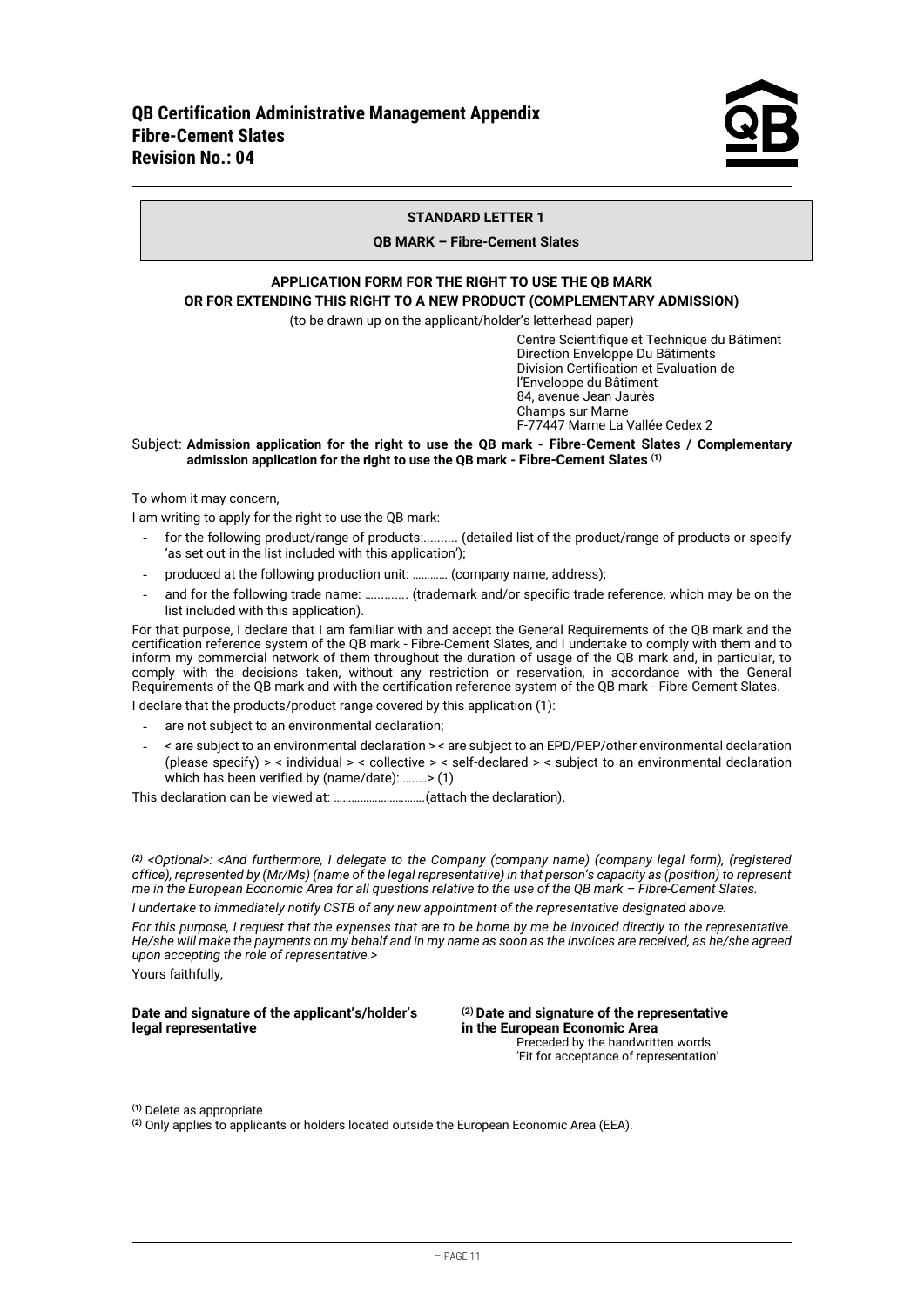

#### **STANDARD LETTER 2A**

#### **QB MARK - Fibre-Cement Slates**

#### **APPLICATION FORM FOR THE EXTENSION OF THE RIGHT TO USE THE QB MARK FOR A MODIFIED PRODUCT**

(to be drawn up on the holder's letterhead)

Centre Scientifique et Technique du Bâtiment Direction Enveloppe Du Bâtiments Division Certification et Evaluation de l'Enveloppe du Bâtiment 84, avenue Jean Jaurès Champs sur Marne F-77447 Marne La Vallée Cedex 2

#### Subject: **Extension application for the right to use the QB mark - Fibre-Cement Slates for a modified product**

To whom it may concern,

As the holder of the QB mark – Fibre-Cement Slates for the product of our manufacture identified under the following references:

- name of the product/range of products:
- production unit:
- trademark:
- specific trade reference:
- right of use granted on (date) and bearing the following number:

I am writing to apply for the right to use the QB mark for the product/product range that I manufacture, derived from the certified product/product range with the following modifications:

The product/range of products for which I am seeking an extension will replace the certified product listed above:

- $NO(1);$
- YES (1).

I declare that the products/product range covered by this application are, with relation to the other characteristics, strictly in conformity with the products/product range already certified and manufactured under the same conditions.

For that purpose, I declare that I am familiar with and accept the General Requirements of the QB mark and the certification reference system of the QB mark - Fibre-Cement Slates, and I undertake to comply with them and to inform my commercial network of them throughout the duration of usage of the QB mark and, in particular, to comply with the decisions taken, without any restriction or reservation, in accordance with the General Requirements of the QB mark and with the certification reference system of the QB mark - Fibre-Cement Slates.

I declare that the products/product range covered by this application (1):

- are not subiect to an environmental declaration:
- < are subject to an environmental declaration > < are subject to an EPD/PEP/other environmental declaration (please specify) > < individual > < collective > < self-declared > < subject to an environmental declaration which has been verified by (name/date): …..…> (1)

This declaration can be viewed at: ………………………….(attach the declaration)>

Yours faithfully,

| Date and signature of the holder's |  |
|------------------------------------|--|
| legal representative               |  |

**Date and signature of the representative in the European Economic Area** <sup>(2)</sup>

 $(1)$  Delete as appropriate

 $(2)$  Only applies to applicants located outside the European Economic Area.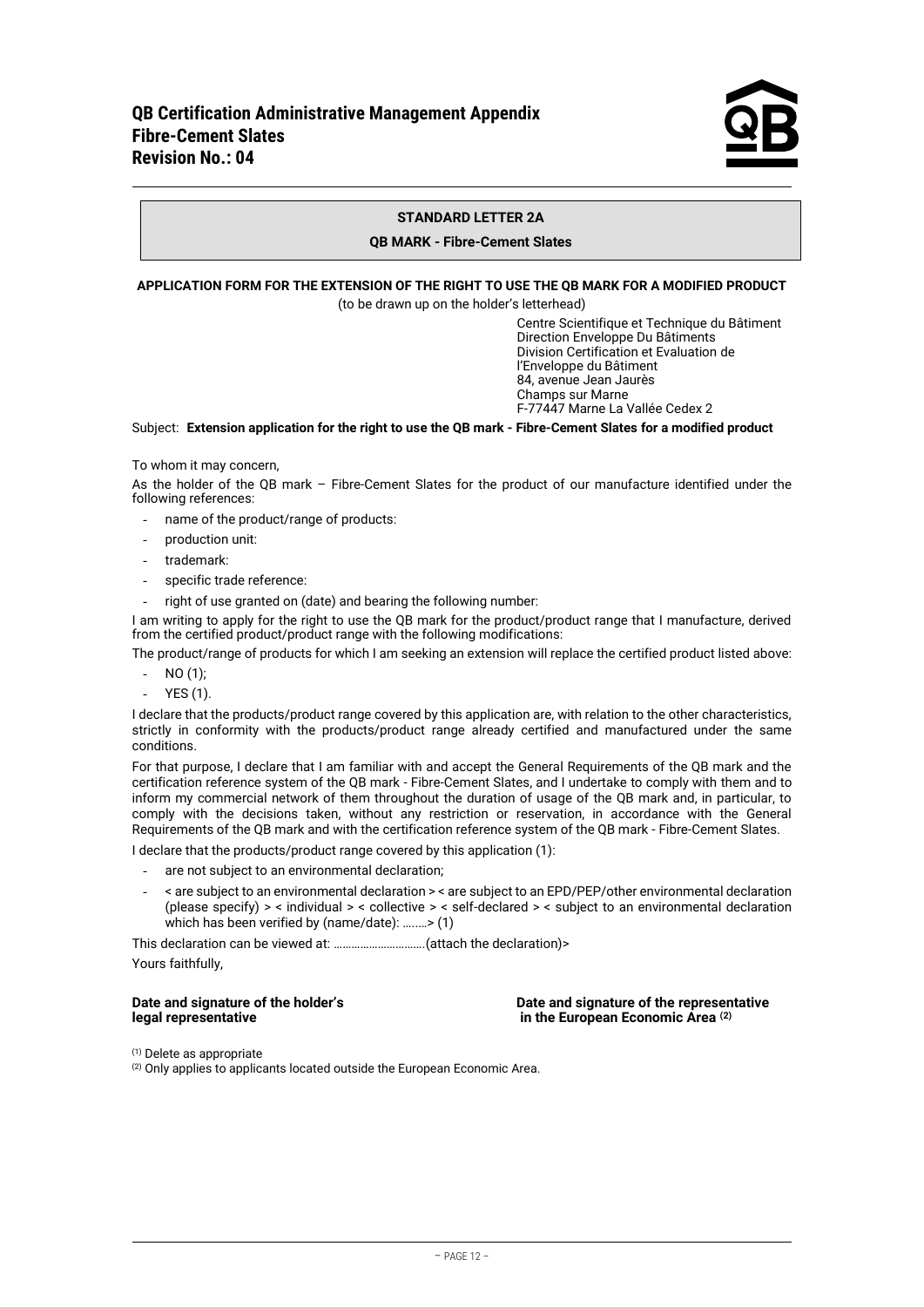

#### **STANDARD LETTER 2B**

#### **QB MARK - Fibre-Cement Slates**

#### **MAINTENANCE APPLICATION FORM FOR THE RIGHT TO USE THE QB MARK**

(to be drawn up on the holder's letterhead)

Centre Scientifique et Technique du Bâtiment Direction Enveloppe Du Bâtiments Division Certification et Evaluation de l'Enveloppe du Bâtiment 84, avenue Jean Jaurès Champs sur Marne F-77447 Marne La Vallée Cedex 2

#### Subject: **Application to maintain the right to use the QB mark - Fibre-Cement Slates**

To whom it may concern,

I am writing to apply to maintain the right to use the QB mark on products that are no different from those already covered by the mark other than by their trademarks and/or their specific trade references affixed thereto and, where applicable, by design changes that do not alter their certified features in any way whatsoever.

| Identification of the products admitted to the QB mark           | Trademark and/or specific trade |                                           |
|------------------------------------------------------------------|---------------------------------|-------------------------------------------|
| Name and reference of the holder's<br>Certificate no.<br>product |                                 | reference requested by the<br>distributor |
|                                                                  |                                 |                                           |
|                                                                  |                                 |                                           |

Contact details for the company that will distribute these products (distributor):

Name: .............................................................................................................................................................................

Address: ..........................................................................................................................................................................

I undertake to provide the above-mentioned distributor with the certification reference system for the QB mark - Fibre-Cement Slates and, in particular, with the marking provisions set out in §2.6 of that certification reference system as well as the general requirements of the QB mark.

I undertake to immediately inform CSTB of any changes made to the distribution of those products and, in particular, in the event of any supply discontinuation by the above-mentioned distributor.

For that purpose, I declare that I am familiar with and accept the General Requirements of the QB mark and the certification reference system of the QB mark - Fibre-Cement Slates, and I undertake to comply with them and to inform my commercial network of them throughout the duration of usage of the QB mark and, in particular, to comply with the decisions taken, without any restriction or reservation, in accordance with the General Requirements of the QB mark and with the certification reference system of the QB mark - Fibre-Cement Slates.

I authorise CSTB to inform the distributor named above of any sanctions imposed in accordance with the certification reference system of the QB mark - Fibre-Cement Slates that pertain to the certified products covered by this letter.

Please find attached a copy of the distributor's (……………………) agreement to distribute under the trademark and/or specific retail product name only the certified products that I have delivered to the said company.

Yours faithfully,

**Date and signature of the legal representative of the holder (maintenance applicant)**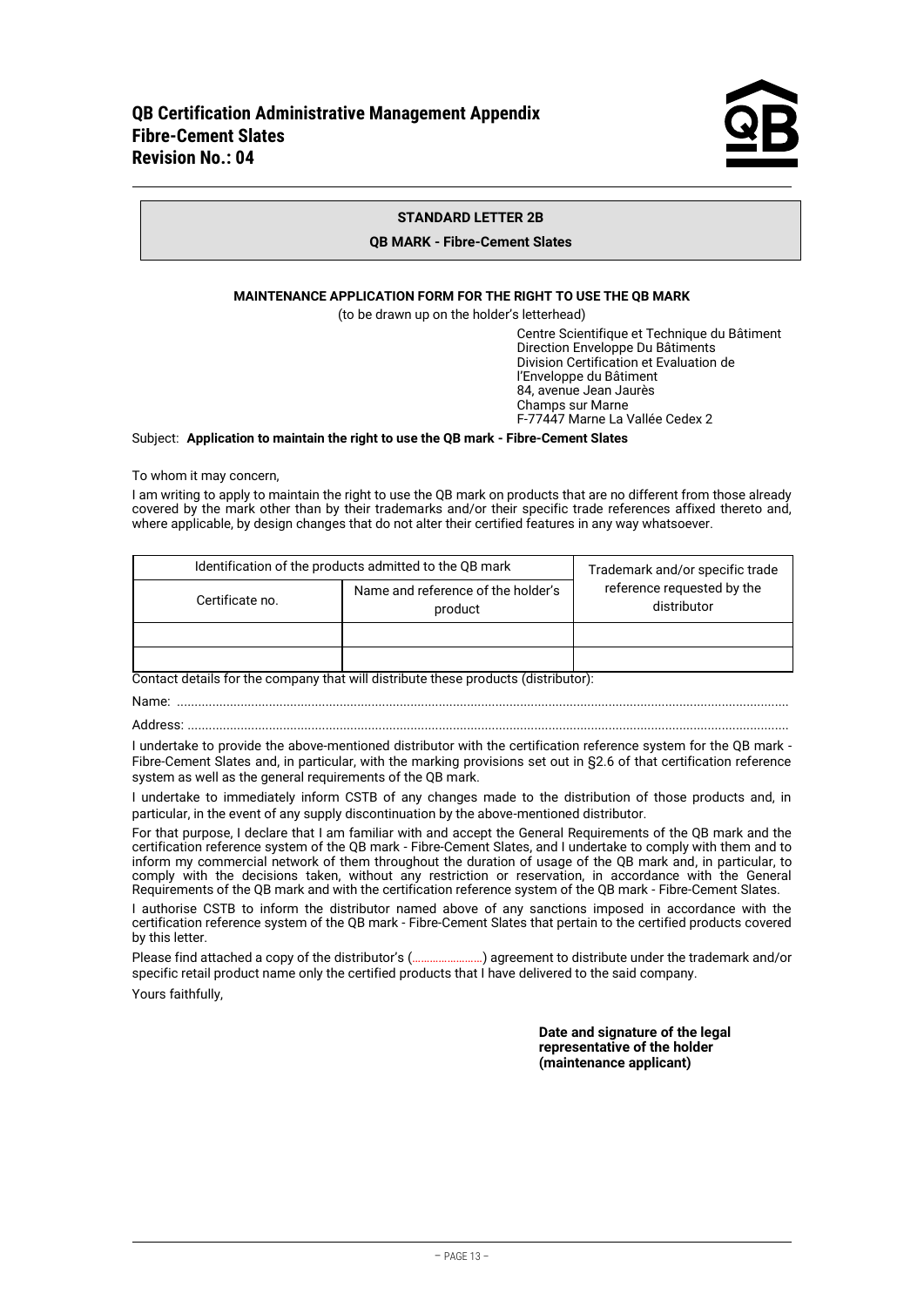SIRET No.:..........................................................................................................

#### **STANDARD LETTER 2B (cont'd)**

#### **QB MARK - Fibre-Cement Slates**

#### **DISTRIBUTOR'S COMMITMENT SHEET (SIGNATURE)**

(to be drawn up on the distributor's letterhead)

|--|--|

| acting in my capacity as: | (MD, Chairman, CEO, etc.) |
|---------------------------|---------------------------|
|                           |                           |

with headquarters at: ............................................................................................................................................

hereby agree:

to make no technical alterations likely to modify the certified characteristics of the products manufactured by the company <holder>. Any subsequent alteration must be reported beforehand to CSTB for approval, and it must also be agreed with the holder:

| Identification of the products admitted to the QB mark           |  |                                                                           |
|------------------------------------------------------------------|--|---------------------------------------------------------------------------|
| Name and reference of the<br>Certificate no.<br>holder's product |  | Trademark and/or specific trade<br>reference requested by the distributor |
|                                                                  |  |                                                                           |

- not to change the above-mentioned trademarks and/or specific trade references, unless agreed with the holder of the right to use the OB mark and after having previously notified CSTB by registered letter with acknowledgement of receipt;
- to distribute under the trademarks and/or specific retail product names mentioned above only the products delivered by ...
- not to make any modification to the marking of the products, implemented by the holder in accordance with the provisions of the certification reference system for the QB mark – Fibre-Cement Slates;
- to cooperate with CSTB in all verifications relating to the products covered by this document and to the sale of said products and to provide CSTB with all documentation that refers to these products;
- to apply the measures resulting from penalties imposed in accordance with the certification reference system of the QB mark - Fibre-Cement Slates;
- to inform the holder of any complaint received pertaining to the certified products.
- *Select the chosen option:*

*If payment is made by the distributor*: to pay the fees provided for in the QB mark price list and to carry out all subsequent payments demanded from me in accordance with the certification reference system of the QB mark - Fibre-Cement Slates;

*If payment is made by the holder applying for maintenance*: to ensure the fees provided for in the QB mark price list and all subsequent payments demanded are paid in accordance with the certification reference system of the QB mark - Fibre-Cement Slates.

I declare that I am familiar with and accept the General Requirements of the QB mark and the certification reference system of the QB mark - Fibre-Cement Slates, and I undertake to comply with them and to inform my commercial network of them throughout the duration of usage of the QB mark and, in particular, to comply with the decisions taken, without any restriction or reservation, in accordance with the General Requirements of the QB mark and with the certification reference system of the QB mark.

Yours faithfully,

**Date and signature of the distributor's legal representative (maintenance beneficiary)**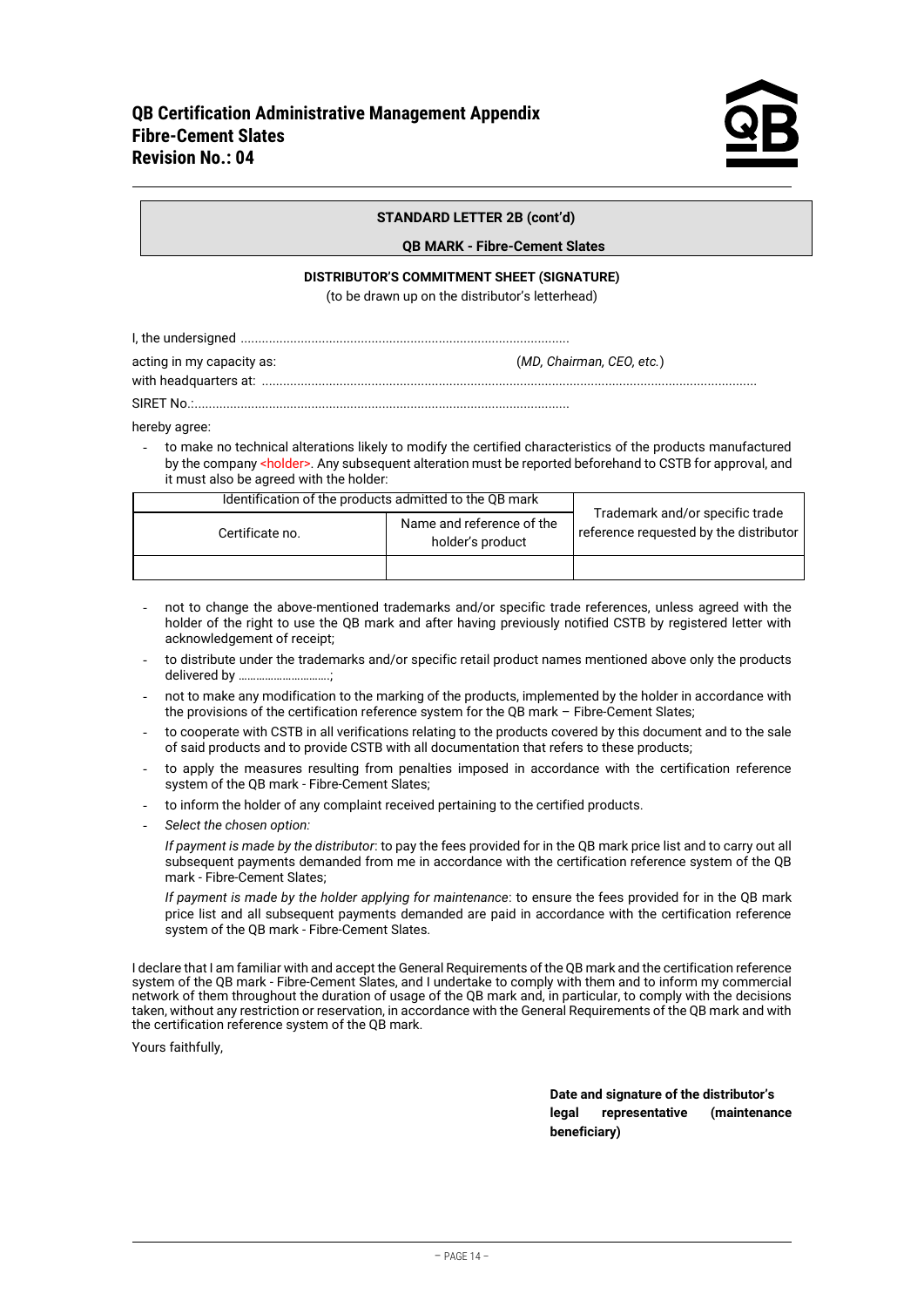

#### **STANDARD SHEET 3**

#### **QB MARK - Fibre-Cement Slates**

#### **APPLICANT GENERAL INFORMATION SHEET**

#### **PRODUCTION UNIT:**

- Company name:
- Address: \_\_\_\_\_\_\_\_\_\_\_\_\_\_\_\_\_\_\_\_\_\_\_\_\_\_\_\_\_\_\_\_\_\_\_\_\_\_\_\_\_\_\_\_\_\_\_\_\_\_\_\_\_\_\_\_\_\_\_\_\_\_\_\_\_\_\_\_\_\_\_\_\_\_\_\_\_\_\_\_\_\_\_\_\_\_\_\_\_\_\_\_\_\_
- Country: \_\_\_\_\_\_\_\_\_\_\_\_\_\_\_\_\_\_\_
- Telephone: \_\_\_\_\_\_\_\_\_\_\_\_\_\_\_\_\_\_\_\_\_\_\_\_\_\_\_\_\_\_\_ Fax: \_\_\_\_\_\_\_\_\_\_\_\_\_\_\_\_\_\_\_\_\_\_\_\_\_\_\_\_\_\_\_\_\_\_\_\_\_\_\_\_\_\_\_\_\_\_\_\_\_
- SIRET No. (1): \_\_\_\_\_\_\_\_\_\_\_\_\_\_\_\_\_\_\_\_\_\_\_\_\_\_\_\_\_\_ NAF Code (1): \_\_\_\_\_\_\_\_\_\_\_\_\_\_\_\_\_\_\_\_\_\_\_\_\_\_\_\_\_\_\_\_\_\_\_\_\_\_\_\_\_\_\_\_\_

\_\_\_\_\_\_\_\_\_\_\_\_\_\_\_\_\_\_\_\_\_\_\_\_\_\_\_\_\_\_\_\_\_\_\_\_\_\_\_\_\_\_\_\_\_\_\_\_\_\_\_\_\_\_\_\_\_\_\_\_\_\_\_

\_\_\_\_\_\_\_\_\_\_\_\_\_\_\_\_\_\_\_\_\_\_\_\_\_\_\_\_\_\_\_\_\_\_\_\_\_\_\_\_\_\_\_\_\_\_\_\_\_\_\_\_\_\_\_\_\_

- Name and capacity of the legal representative  $(2)$ :
- Name and capacity of the correspondent (if other):
- VAT identification number (3): \_\_\_\_\_\_\_\_\_\_\_\_\_\_\_\_\_\_\_\_\_\_\_\_\_\_\_\_\_\_\_\_\_\_\_\_\_\_\_\_\_\_\_\_\_\_\_\_\_\_\_\_\_\_\_\_\_\_\_\_\_\_\_\_\_\_\_\_\_\_\_\_\_\_
- Email address: \_\_\_\_\_\_\_\_\_\_\_\_\_\_\_\_\_\_\_\_\_\_\_\_\_\_\_\_\_\_\_\_\_\_\_\_\_\_\_\_\_\_\_\_\_\_\_\_\_\_\_\_\_\_\_\_\_\_\_\_\_\_\_\_\_\_\_\_\_\_\_\_\_\_\_\_\_\_\_\_\_
- Website: \_\_\_\_\_\_\_\_\_\_\_\_\_\_\_\_\_\_\_\_\_\_\_\_\_\_\_\_\_\_\_\_\_\_\_\_\_\_\_\_\_\_\_\_\_\_\_\_\_\_\_\_\_\_\_\_\_\_\_\_\_\_\_\_\_\_\_\_\_\_\_\_\_\_\_\_\_\_\_\_\_\_\_\_\_\_\_\_\_\_
- Certified quality management system  $(4)$ :  $\Box$  ISO 9001

#### **MANUFACTURER** (if different from the manufacturing plant):

- Company name: \_\_\_\_\_\_\_\_\_\_\_\_\_\_\_\_\_\_\_\_\_\_\_\_\_\_\_\_\_\_\_\_\_\_\_\_\_\_\_\_\_\_\_\_\_\_\_\_\_\_\_\_\_\_\_\_\_\_\_\_\_\_\_\_\_\_\_\_\_\_\_\_\_\_\_\_\_\_\_\_\_\_\_\_\_\_\_
- Address: \_\_\_\_\_\_\_\_\_\_\_\_\_\_\_\_\_\_\_\_\_\_\_\_\_\_\_\_\_\_\_\_\_\_\_\_\_\_\_\_\_\_\_\_\_\_\_\_\_\_\_\_\_\_\_\_\_\_\_\_\_\_\_\_\_\_\_\_\_\_\_\_\_\_\_\_\_\_\_\_\_\_\_\_\_\_\_\_\_\_\_\_\_\_
- Country: \_\_\_\_\_\_\_\_\_\_\_\_\_\_\_\_\_\_\_\_\_\_\_\_\_\_\_
- Telephone: \_\_\_\_\_\_\_\_\_\_\_\_\_\_\_\_\_\_\_\_\_\_\_\_\_\_\_\_\_\_\_ Fax: \_\_\_\_\_\_\_\_\_\_\_\_\_\_\_\_\_\_\_\_\_\_\_\_\_\_\_\_\_\_\_\_\_\_\_\_\_\_\_\_\_\_\_\_\_\_\_\_\_
- SIRET No. (1): \_\_\_\_\_\_\_\_\_\_\_\_\_\_\_\_\_\_\_\_\_\_\_\_\_\_\_\_\_\_ NAF Code (1): \_\_\_\_\_\_\_\_\_\_\_\_\_\_\_\_\_\_\_\_\_\_\_\_\_\_\_\_\_\_\_\_\_\_\_\_\_\_\_\_\_\_\_\_\_

\_\_\_\_\_\_\_\_\_\_\_\_\_\_\_\_\_\_\_\_\_\_\_\_\_\_\_\_\_\_\_\_\_\_\_\_\_\_\_\_\_\_\_\_\_\_\_\_\_\_\_\_\_\_\_\_\_\_\_\_\_\_\_

- Name and capacity of the legal representative (2):
- Name and capacity of the correspondent (if other):
- \_\_\_\_\_\_\_\_\_\_\_\_\_\_\_\_\_\_\_\_\_\_\_\_\_\_\_\_\_\_\_\_\_\_\_\_\_\_\_\_\_\_\_\_\_\_\_\_\_\_\_\_\_\_\_\_\_ • VAT identification number (3): \_\_\_\_\_\_\_\_\_\_\_\_\_\_\_\_\_\_\_\_\_\_\_\_\_\_\_\_\_\_\_\_\_\_\_\_\_\_\_\_\_\_\_\_\_\_\_\_\_\_\_\_\_\_\_\_\_\_\_\_\_\_\_\_\_\_\_\_\_\_\_\_\_\_
- Email address: \_\_\_\_\_\_\_\_\_\_\_\_\_\_\_\_\_\_\_\_\_\_\_\_\_\_\_\_\_\_\_\_\_\_\_\_\_\_\_\_\_\_\_\_\_\_\_\_\_\_\_\_\_\_\_\_\_\_\_\_\_\_\_\_\_\_\_\_\_\_\_\_\_\_\_\_\_\_\_\_\_
- Website:

#### **REPRESENTATIVE** (if requested):

- Company name: \_\_\_\_\_\_\_\_\_\_\_\_\_\_\_\_\_\_\_\_\_\_\_\_\_\_\_\_\_\_\_\_\_\_\_\_\_\_\_\_\_\_\_\_\_\_\_\_\_\_\_\_\_\_\_\_\_\_\_\_\_\_\_\_\_\_\_\_\_\_\_\_\_\_\_\_\_\_\_\_\_\_\_\_\_\_\_
- Address: \_\_\_\_\_\_\_\_\_\_\_\_\_\_\_\_\_\_\_\_\_\_\_\_\_\_\_\_\_\_\_\_\_\_\_\_\_\_\_\_\_\_\_\_\_\_\_\_\_\_\_\_\_\_\_\_\_\_\_\_\_\_\_\_\_\_\_\_\_\_\_\_\_\_\_\_\_\_\_\_\_\_\_\_\_\_\_\_\_\_\_\_\_\_
- Country: \_\_\_\_\_\_\_\_\_\_\_\_\_\_\_\_\_\_\_\_\_\_\_\_
- Telephone: \_\_\_\_\_\_\_\_\_\_\_\_\_\_\_\_\_\_\_\_\_\_\_\_\_\_\_\_\_\_\_ Fax: \_\_\_\_\_\_\_\_\_\_\_\_\_\_\_\_\_\_\_\_\_\_\_\_\_\_\_\_\_\_\_\_\_\_\_\_\_\_\_\_\_\_\_\_\_\_\_\_\_
- SIRET No. (1): \_\_\_\_\_\_\_\_\_\_\_\_\_\_\_\_\_\_\_\_\_\_\_\_\_\_\_\_\_\_ NAF Code (1): \_\_\_\_\_\_\_\_\_\_\_\_\_\_\_\_\_\_\_\_\_\_\_\_\_\_\_\_\_\_\_\_\_\_\_\_\_\_\_\_\_\_\_\_\_ • Name and capacity of the legal representative (2):

\_\_\_\_\_\_\_\_\_\_\_\_\_\_\_\_\_\_\_\_\_\_\_\_\_\_\_\_\_\_\_\_\_\_\_\_\_\_\_\_\_\_\_\_\_\_\_\_\_\_\_\_\_\_\_\_\_

- \_\_\_\_\_\_\_\_\_\_\_\_\_\_\_\_\_\_\_\_\_\_\_\_\_\_\_\_\_\_\_\_\_\_\_\_\_\_\_\_\_\_\_\_\_\_\_\_\_\_\_\_\_\_\_\_\_\_\_\_\_\_\_
- Name and capacity of the correspondent (if other):
- VAT identification number (3):
- Email address: \_\_\_\_\_\_\_\_\_\_\_\_\_\_\_\_\_\_\_\_\_\_\_\_\_\_\_\_\_\_\_\_\_\_\_\_\_\_\_\_\_\_\_\_\_\_\_\_\_\_\_\_\_\_\_\_\_\_\_\_\_\_\_\_\_\_\_\_\_\_\_\_\_\_\_\_\_\_\_\_\_
- Website: \_\_\_\_\_\_\_\_\_\_\_\_\_\_\_\_\_\_\_\_\_\_\_\_\_\_\_\_\_\_\_\_\_\_\_\_\_\_\_\_\_\_\_\_\_\_\_\_\_\_\_\_\_\_\_\_\_\_\_\_\_\_\_\_\_\_\_\_\_\_\_\_\_\_\_\_\_\_\_\_\_\_\_\_\_\_\_\_\_\_

#### **CONSULTANCY SERVICES:**

If CSTB has undertaken any consultancy work for your company in the 2 years prior to this admission application, please specify:

- The designation of the consultancy service:
- The name of your contact at CSTB:

(1) Only for French companies.<br>(2) The Legal Representative is the individual who is legally responsible.<br>(3) Applies to European manufacturers.<br>(4) Include a copy of the certificate.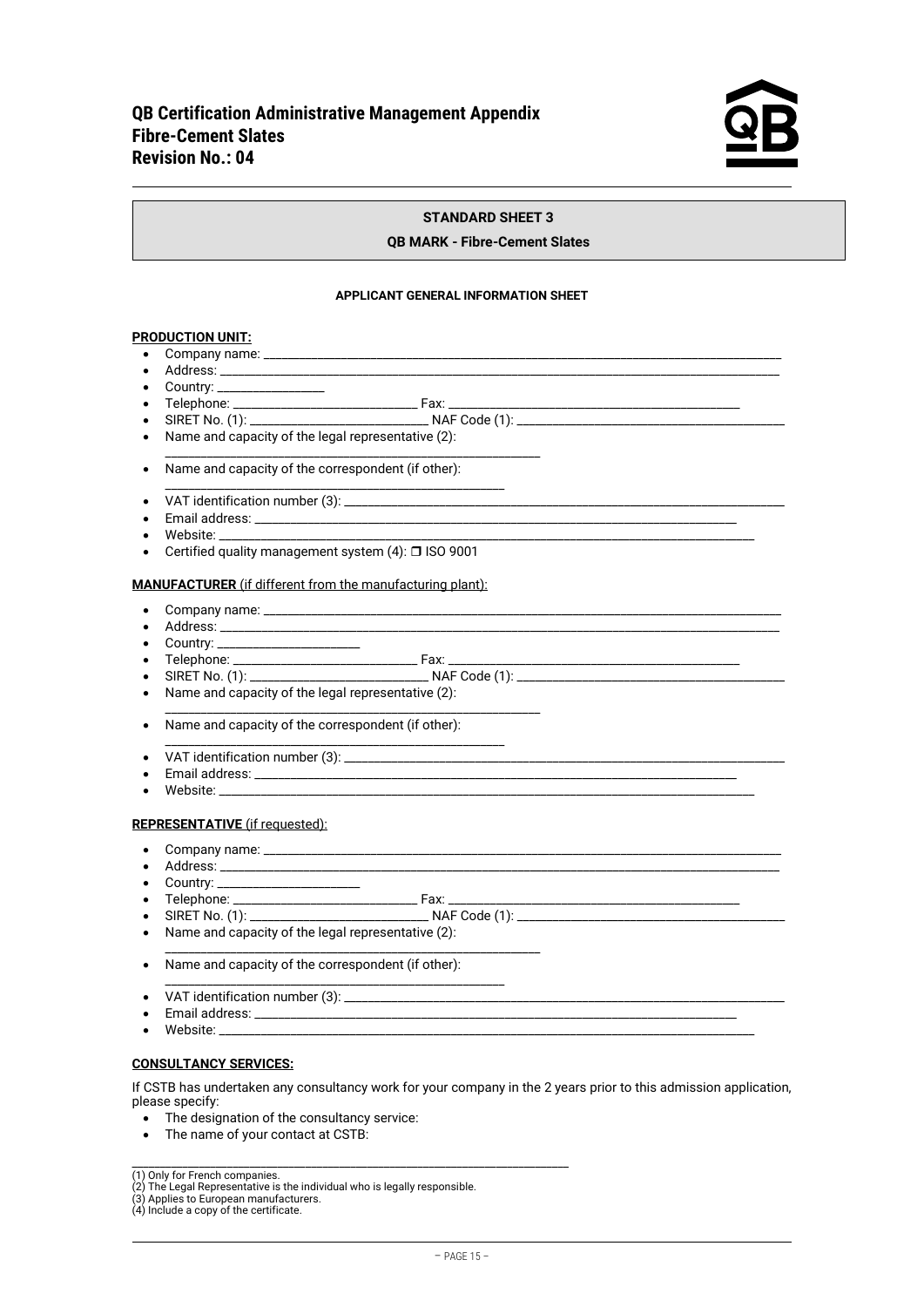#### **STANDARD SHEET 4**

#### **QB MARK - Fibre-Cement Slates**

#### **PRODUCT INFORMATION SHEET**

#### **NAME OF THE APPLICANT/HOLDER:**

#### **PRODUCTION UNIT:**

**TRADE NAME OF THE PRODUCT**

- **BRAND NAME:**
- **SPECIFIC RETAIL PRODUCT NAME (WHERE APPLICABLE):**
- **BUSINESS NAME (OPTIONAL):**

OPTION (where appropriate):

Is there an Environmental Declaration? YES  $\Box$  NO  $\Box$ 

If yes:  $\square$  sheet attached to certification application

location at which this sheet can be viewed:

### **1. GENERAL INFORMATION**

- Trade name of the product or of the product range.
- General provisions concerning the quality review inspection in the company:
	- certificate of the ISO 9001 production quality assurance system (if production is certified),
	- Date of establishment of the in-factory production quality assurance system,
	- Names and addresses of the contact persons in charge of the certification file at the factory (Site Manager, Quality Manager, Production Manager – tel., fax, and email).

#### **2. PRODUCT DESCRIPTION**

- The ranges of dimensions to be certified (lengths, widths, shapes and thicknesses).
- Production tolerances on the ranges of dimensions to be certified.
- The dimensioned drawings of the products in the ranges to be certified with the tolerances indicated (the drawings in the Technical File from the applicant of the CSTB evaluation are to be used).
- The list of patterns, finishes and colours.
- The list of treatments applied on the products to be certified.
- Copy of the conformity certificate from an accredited body or the declaration of performance.
- Total annual quantity produced and quantity produced for the French market during admission.

### **3. INFORMATION CONCERNING PRODUCTION OF THE PRODUCT**

Description or flow diagram of the production process.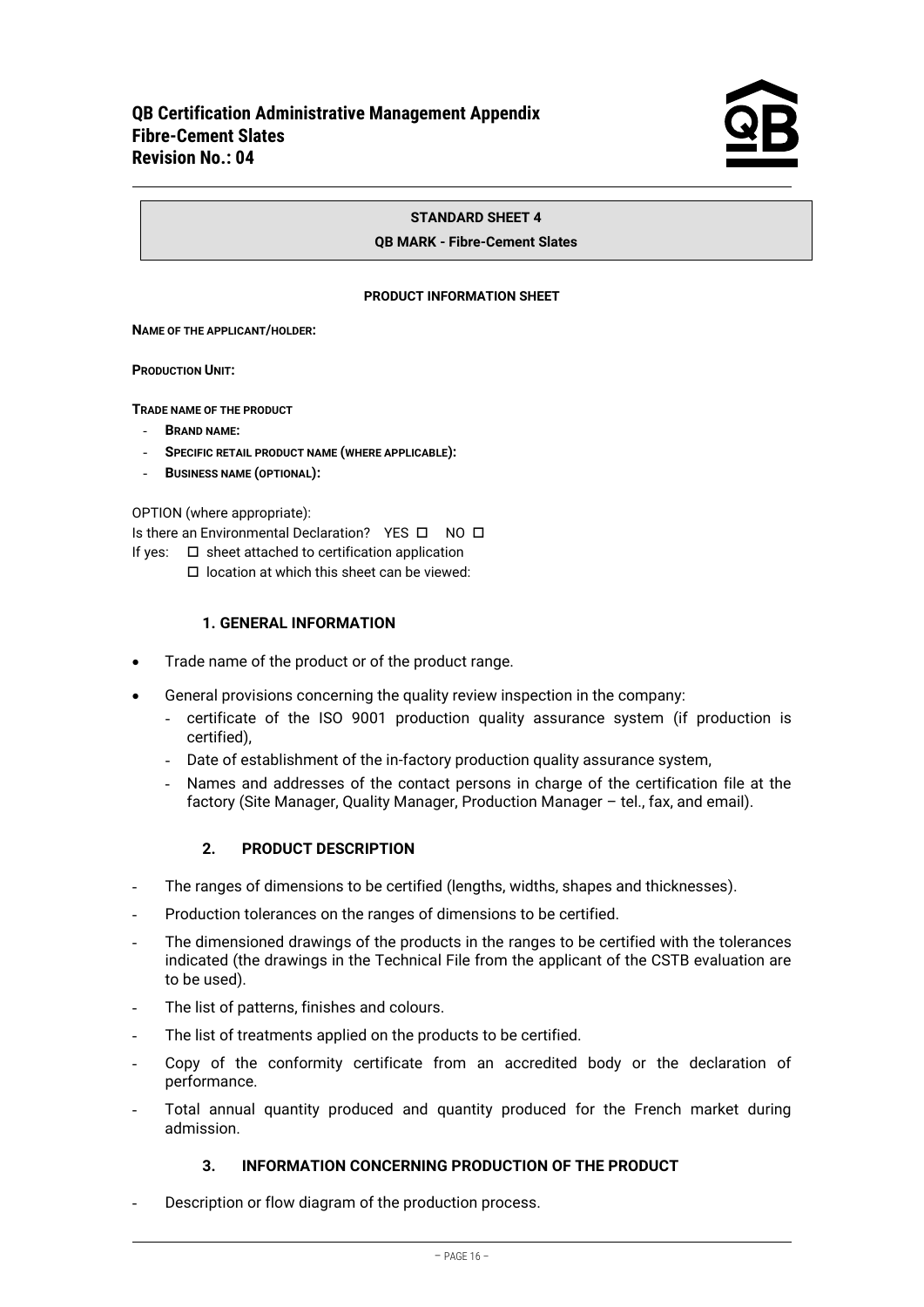- Quality Assurance Manual and/or corroboration of this reference system's requirements concerning the factory production quality control system for the product seeking certification.
- Any special provisions concerning the production and quality assurance of the product.
- Acceptance inspection and quality assurance plan for the raw materials (acceptance inspection procedure for the raw materials, procedure for and frequency of sampling, test procedures, test frequencies, acceptance ranges).
- Plan for quality assurance operations during production.
- Plan for quality assurance operations on finished products.
- Method for utilising the results of the quality assurance operations (statistical analyses).
- Procedure for handling customer complaints and handling non-compliant products.

### **4. PRODUCT QUALITY ASSURANCE RECORD**

- Record of internal quality assurance operations on certified characteristics over a period of at least 2 months;
- Statistical analysis of results for characteristics.

### **5. OTHER INFORMATION**

- Reports of audits carried out by third party bodies.
- Reports of tests carried out by third party bodies.
- Formulation information sheet.
- List of components and suppliers.
- Optional information on the environmental characteristics of recycled raw materials.

Is there an Environmental Declaration? YES  $\Box$  NO  $\Box$ 

- If yes:  $\square$  sheet attached to certification application
	- $\Box$  location where this sheet can be viewed:

#### **Date and signature of the applicant/holder**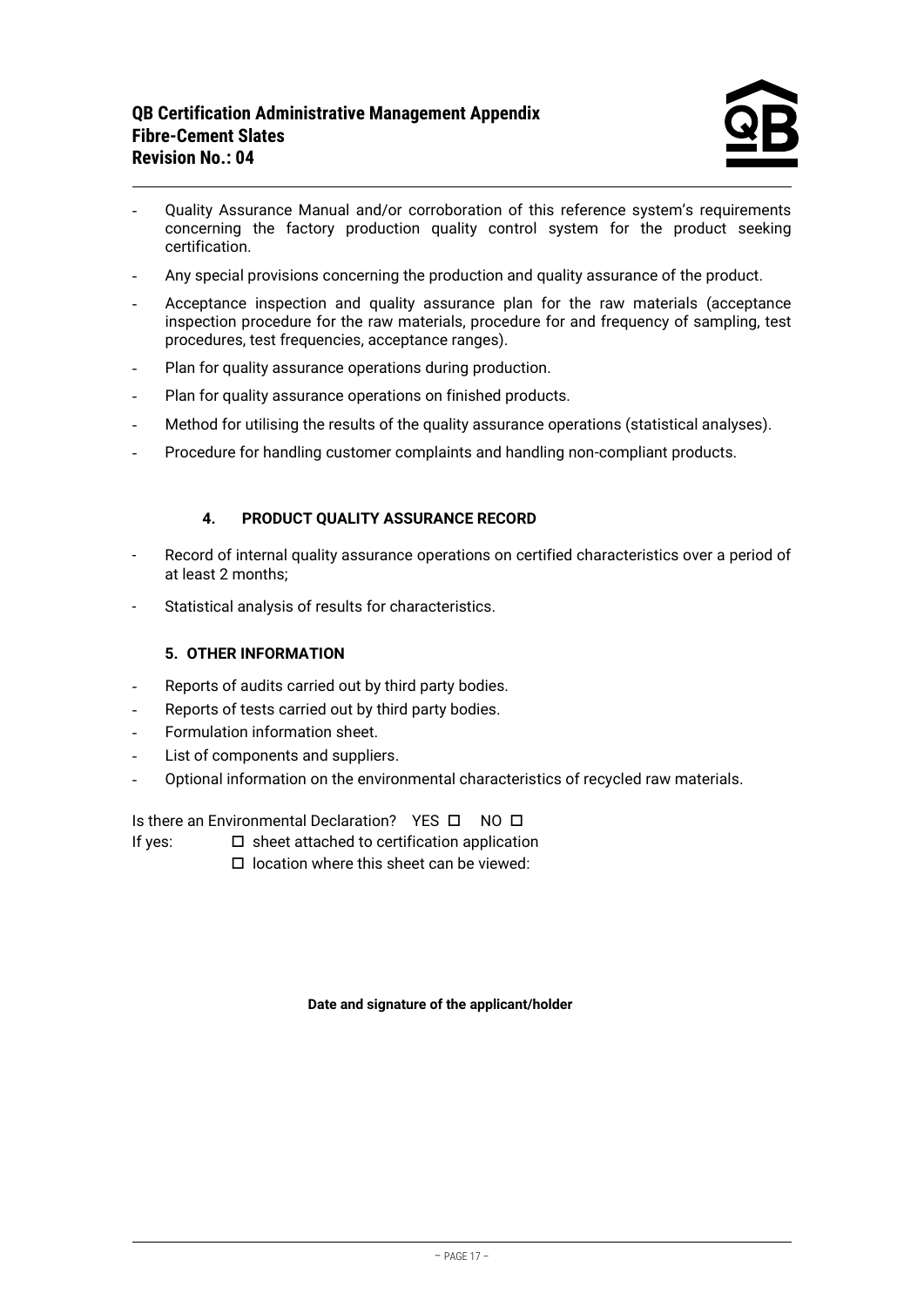#### **STANDARD SHEET 5**

#### **QB MARK - Fibre-Cement Slates**

#### **SPECIFIC ITEMS THAT ALL APPLICANTS (INDUSTRIALISTS, IMPORTERS, DISTRIBUTORS, ETC.) MUST PRODUCE AS PART OF A NEW ADMISSION APPLICATION WHEN THE USAGE RIGHT HAS BEEN WITHDRAWN AS A RESULT OF A SANCTION**

1. Deceptive marketing practices in application of Articles L 121-1 and subsequent articles from the Consumer Code and deception in application of Article L 155-30 of the Consumer Code (Issuance of a false attestation and/or a false certificate indicating the products are CSTB-certified when they are not) Failure to meet commitments as regards the correct usage of the certification mark.

The applicant is responsible for determining and carrying out a course of action that will fully address and remedy the causes and consequences of their commitments as regards the correct usage of the certification mark.

| <b>ACTIONS</b>                    | AS A MINIMUM, PROOF TO BE SUPPLIED BY THE CSTB<br>APPLICANT SHOWING THE ACTIONS THEY HAVE<br>UNDERTAKEN TO FULLY ADDRESS AND REMEDY THE<br><b>CAUSES AND CONSEQUENCES</b>                                                                                                                                                                                                                                                                                                                                                                                                      | <b>VALIDITY OF THE PROOF RECEIVED</b>                                                                                                                                                                                                                                                                                           |
|-----------------------------------|--------------------------------------------------------------------------------------------------------------------------------------------------------------------------------------------------------------------------------------------------------------------------------------------------------------------------------------------------------------------------------------------------------------------------------------------------------------------------------------------------------------------------------------------------------------------------------|---------------------------------------------------------------------------------------------------------------------------------------------------------------------------------------------------------------------------------------------------------------------------------------------------------------------------------|
| <b>CURATIVE</b><br><b>ACTIONS</b> | • A list of those affected, including full contact details<br>(customers, prospects, technical controllers, etc.), who<br>have received false attestations/false certificates;<br>failing that, a list of those affected (customers,<br>prospects, technical controllers, etc.) who have been<br>contacted over the preceding 24 months.<br>• A list of customers, including full contact details, who<br>have taken delivery of inappropriately marked products<br>or who have been presented with the certification<br>mark(s); failing that, a list of customers during the | $\Box$ List sent<br>$\Box$ List not sent<br><b>Comments:</b><br>$\Box$ List sent<br>$\Box$ List not sent<br><b>Comments:</b>                                                                                                                                                                                                    |
|                                   | preceding 24 months.<br>• Letter written by the Applicant's manager informing<br>those affected of the invalidity of the false<br>attestations/false certificates they were sent.                                                                                                                                                                                                                                                                                                                                                                                              | CSTB will verify that this action has been carried out<br>by contacting 5% of those affected or at least 5<br>customers and technical controllers.<br>□ Letter of information duly implemented and<br>corroborated by those affected<br>□ Letter of information not implemented or partially<br>implemented<br><b>Comments:</b> |
|                                   | • Letter written by the Applicant's manager informing the<br>customers of products that are inappropriately marked<br>or products bearing the certification mark(s).<br>• Action undertaken against the person or persons                                                                                                                                                                                                                                                                                                                                                      | CSTB will verify that this action has been carried out<br>by contacting 5% of the customers or at least 5<br>customers.<br>□ Letter of information duly implemented,<br>corroborated by those affected<br>□ Letter of information not implemented or partially<br>implemented<br><b>Comments:</b><br>□ Action relevant          |
|                                   | responsible for approving and issuing the false<br>attestations/false certificates and/or delivering<br>inappropriately marked products.                                                                                                                                                                                                                                                                                                                                                                                                                                       | □ Action not relevant<br><b>Comments:</b>                                                                                                                                                                                                                                                                                       |

|                | AS A MINIMUM. PROOF TO BE SUPPLIED BY THE CSTB |                                       |
|----------------|------------------------------------------------|---------------------------------------|
|                | APPLICANT SHOWING THE ACTIONS THEY HAVE        | <b>VALIDITY OF THE PROOF RECEIVED</b> |
| <b>ACTIONS</b> | UNDERTAKEN TO FULLY ADDRESS AND REMEDY THE     |                                       |
|                | <b>CAUSES AND CONSEQUENCES</b>                 |                                       |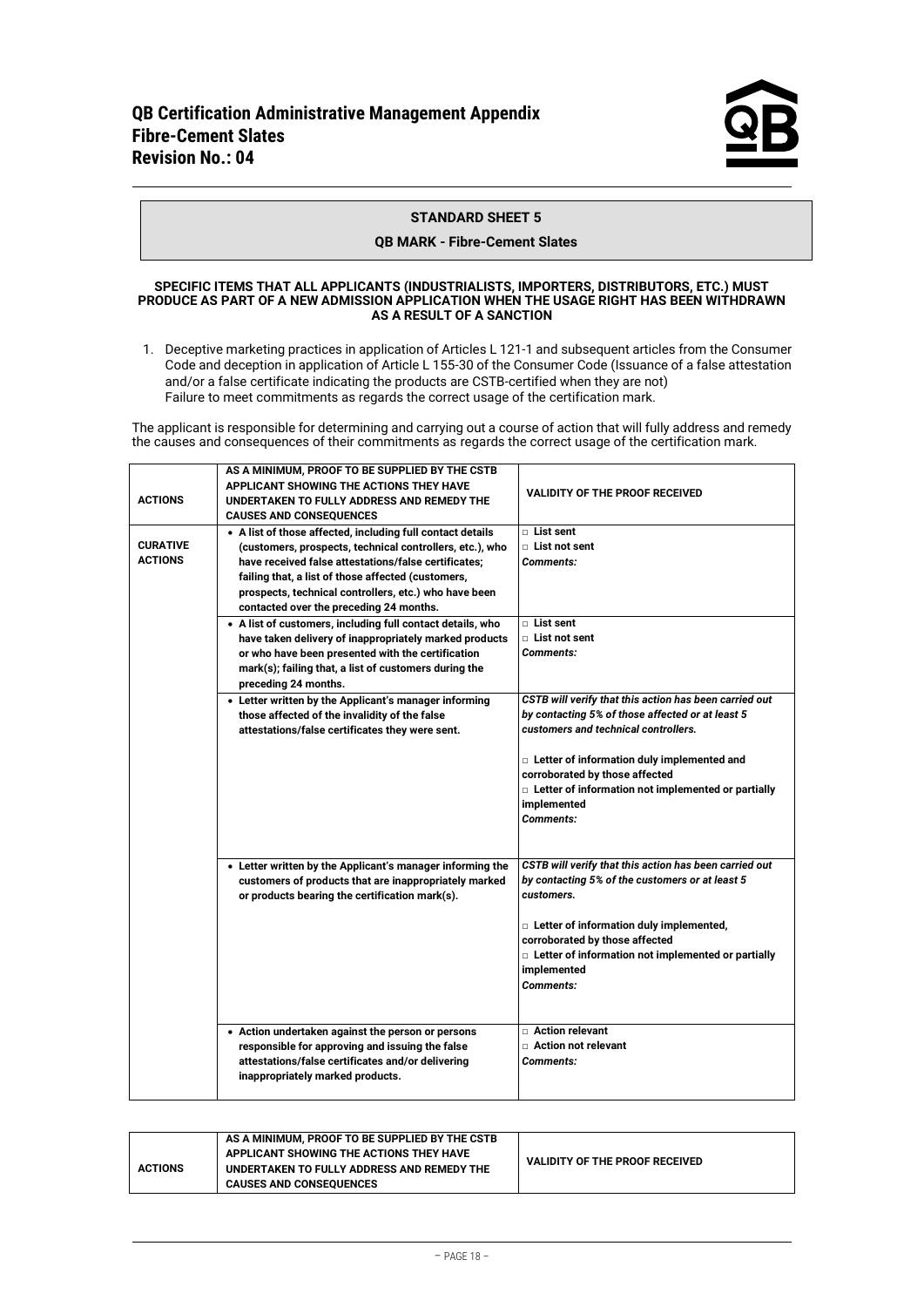## **QB Certification Administrative Management Appendix Fibre-Cement Slates Revision No.: 04**



| <b>CORRECTIVE</b><br><b>ACTIONS</b> | Proof that all the personnel in the company<br>٠<br>have been informed/made aware of the<br>deceptive marketing practices (e.g. signed<br>attendance record, informative media, etc.).<br>• Ethical rules.                                                                                                                                                                                                                                                                                        | □ Proof relevant<br>□ Proof not relevant<br>Comments:<br>Defined<br>$\Box$ Not defined<br>Comments:                                                                          |
|-------------------------------------|---------------------------------------------------------------------------------------------------------------------------------------------------------------------------------------------------------------------------------------------------------------------------------------------------------------------------------------------------------------------------------------------------------------------------------------------------------------------------------------------------|------------------------------------------------------------------------------------------------------------------------------------------------------------------------------|
|                                     | • Commitment by all the personnel in the company to<br>abide by the ethical rules (e.g. employment contract,<br>individual commitments, etc.).                                                                                                                                                                                                                                                                                                                                                    | $\Box$ Commitments available<br>□ Commitments not available<br>Comments:                                                                                                     |
|                                     | • Scheduling of internal audits on the observance of the<br>ethical rules:<br>* first internal audit to be scheduled within three<br>months of the date of the CSTB admission<br>application at the latest;<br>* internal audits to be scheduled once a year.                                                                                                                                                                                                                                     | □ Scheduling in compliance<br>□ Scheduling not in compliance<br>Comments:                                                                                                    |
|                                     | • Letter from the company manager committing to:<br>* grant the CSTB auditor access to the contact details<br>of all those in receipt of proposals so that a sample<br>of the items received can be examined by CSTB for a<br>period of two years;<br>* agree to being invoiced for two additional auditing<br>days over the course of the year at the applicable<br>rate;<br>Note: the purpose of this audit is to verify the effective<br>implementation of the actions on a documentary and in | $\Box$ Letter of commitment available<br>$\Box$ Letter of commitment not available<br><b>Comments:</b>                                                                       |
|                                     | situ basis.<br>• grant the CSTB auditor access to the full contact<br>details of all those having received proposals so that a<br>sample of the items received can be examined by<br>CSTB for a period of two years.                                                                                                                                                                                                                                                                              | CSTB will make enquiries with 5% of the recipients of<br>proposals or at least 5 recipients for a period of two<br>years from the date of the CSTB admission<br>application. |
| <b>PREVENTIVE</b><br><b>ACTIONS</b> | • Where applicable, proof of diffusion of the ethical<br>charter in the company's subsidiaries.                                                                                                                                                                                                                                                                                                                                                                                                   | proof relevant<br>proof not relevant<br>Comments:                                                                                                                            |

 $\Box$  All the actions required are available, defined, relevant or in compliance. The admission application can proceed.  $\Box$  Not all the required actions are available. The admission application cannot proceed.

ANALYSIS CARRIED OUT BY (name of the manager and/or application manager): DATE: \_\_ /\_\_ /\_\_\_\_ SIGNATURE:

VALIDATED BY THE OPERATIONS DIRECTOR (name):

DATE:  $\angle$  / $\angle$  / $\angle$  /  $\angle$  /  $\angle$  /  $\angle$  SIGNATURE: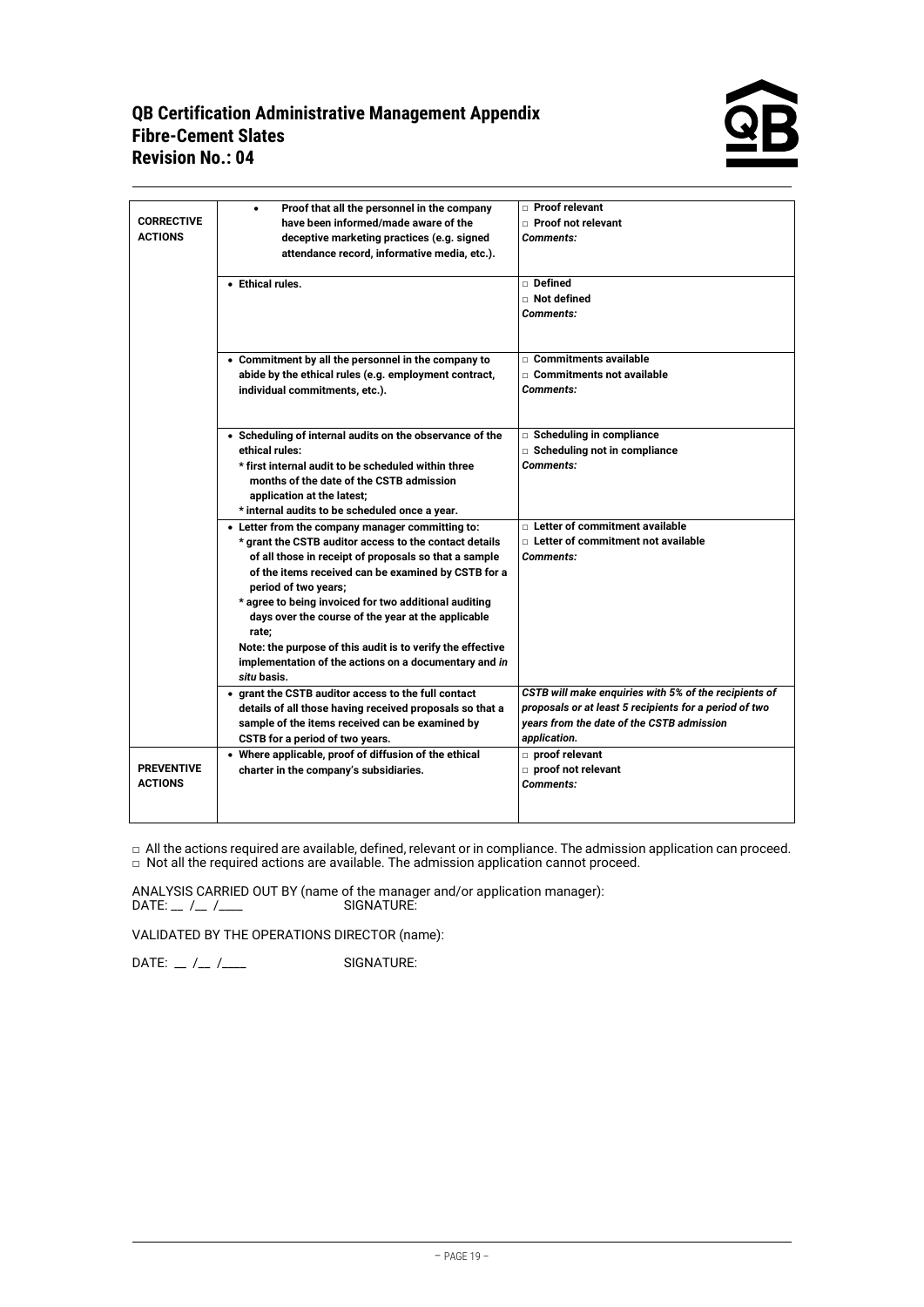# <span id="page-19-0"></span>Part 4 **Prices**

The purpose of this part is to define the total cost due for QB certification-related services and to describe the terms of payment.

QB certification includes the following services:

- − Management (development and implementation of an application, examination of the certification application, processing of certification application);
- − Right to use the QB mark;
- − Testing;
- − Sampling;
- − Audits;
- − Complementary or supplementary checks;
- <span id="page-19-1"></span>− Travel expenses.

# **4.1 Services relating to QB certification**

| Nature of the<br>service                                                                                                     | Definition of the service                                                                                                                                                                                                                                                                                                          | Paying for the services                                                                            |
|------------------------------------------------------------------------------------------------------------------------------|------------------------------------------------------------------------------------------------------------------------------------------------------------------------------------------------------------------------------------------------------------------------------------------------------------------------------------|----------------------------------------------------------------------------------------------------|
| Management:<br>Development and<br>implementation of<br>an application,<br>examination of the<br>certification<br>application | Participation in the implementation of the<br>QB mark, including preparation of the<br>certification reference system.<br>Services including the examination of the<br>application dossiers, the relationships with<br>the applicants, the laboratories and the<br>auditors as well as assessment of the<br>results of the checks. | Initial application/extension<br>⋗<br>application: See § 4.2.1.                                    |
| Management:<br>Processing of the<br>certification<br>application                                                             | Services including the processing of the<br>dossiers of certified products, the relations<br>with the holders, the laboratories and the<br>auditors, the publication of certified data,<br>certificates, the assessment of the results<br>of the verifications and the sectorial<br>communication actions.                         | Monitoring: See § 4.2.2.<br>⋗                                                                      |
| Right to use the QB<br>mark                                                                                                  | This usage fee contributes to:<br>protection of the QB mark:<br>$\rightarrow$ registration and protection of the<br>mark, legal counsel, appeals<br>process and dealing with wrongful<br>usage (legal costs);<br>the generic promotion of the QB mark;<br>general operation of the QB mark<br>(governance, etc.).                  | Initial application/extension<br>↘<br>application: See $\S$ 4.2.1.<br>Monitoring: See § 4.2.2<br>➤ |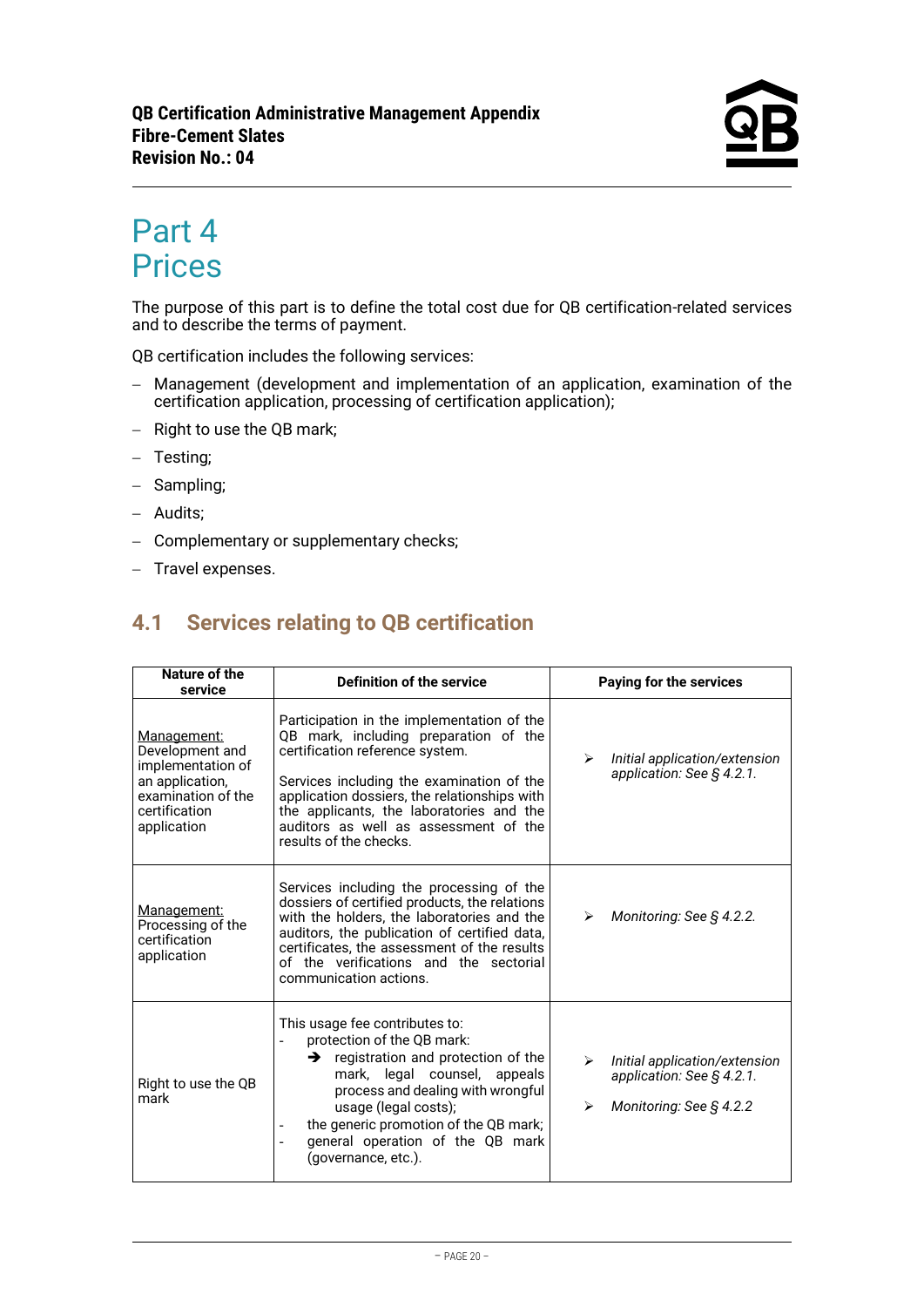| Nature of the<br>service                   | <b>Definition of the service</b>                                                                                                                                                                                       | <b>General terms and conditions</b>                                                                                                                                                                                                                  |
|--------------------------------------------|------------------------------------------------------------------------------------------------------------------------------------------------------------------------------------------------------------------------|------------------------------------------------------------------------------------------------------------------------------------------------------------------------------------------------------------------------------------------------------|
|                                            |                                                                                                                                                                                                                        | The laboratories' price lists are provided<br>upon request.                                                                                                                                                                                          |
|                                            |                                                                                                                                                                                                                        | The minimum amount invoiced will be a<br>half day if the sampling is carried out<br>outside the ambit of the audit.                                                                                                                                  |
|                                            | Laboratories' testing services.                                                                                                                                                                                        | The applicant/holder supplies samples<br>free of charge and makes them available<br>at the laboratory's address.                                                                                                                                     |
| Testing                                    | Services including preparation and the<br>sampling itself.                                                                                                                                                             | The costs related to the import duties and<br>taxes are to be borne by the test<br>applicant; the applicant shall pay all the<br>duties and taxes before dispatching the<br>samples.                                                                 |
|                                            |                                                                                                                                                                                                                        | Initial application/extension<br>↘<br>application: See § 4.2.1.                                                                                                                                                                                      |
|                                            |                                                                                                                                                                                                                        | Monitoring: See § 4.2.2.<br>⋗                                                                                                                                                                                                                        |
| Audit                                      | Services including preparation for the<br>audit, the audit itself as well as the<br>report,<br>and.<br>if<br>applicable,<br>follow-up<br>on<br>corrective actions mentioned in the<br>deviation sheets.                | Initial application/extension<br>⋗<br>application: See § 4.2.1.<br>Monitoring: See § 4.2.2.<br>⋗                                                                                                                                                     |
| Complementary /<br>supplementary<br>checks | Services required by the additional<br>checks (audit or complementary<br>verification tests) which may turn out<br>to be necessary following<br>insufficiencies or anomalies detected<br>by the current verifications. | These services are to be borne by the<br>applicant/holder according to the prices in<br>force, provided upon request.<br>The<br>fees<br>for<br>complementary/supplementary<br>checks<br>are invoiced and paid prior to provision of<br>the services. |
| <b>Travel expenses</b>                     |                                                                                                                                                                                                                        | If they are not included in the 'audit'<br>service, the travel expenses are to be<br>invoiced after the performance of each<br>audit.                                                                                                                |

# <span id="page-20-0"></span>**4.2 Paying for the services**

### **4.2.1 INITIAL APPLICATION/EXTENSION APPLICATION**

Together with its certification application (initial or extension application), the Applicant makes an advance payment equivalent to 50% of the fees relative to the services of managing, testing, sampling and auditing.

These services are invoiced at the Admission stage (granting of right of use). It is a single flat amount.

If they are not included in the 'audit' service, the travel expenses are to be invoiced after the performance of each audit.